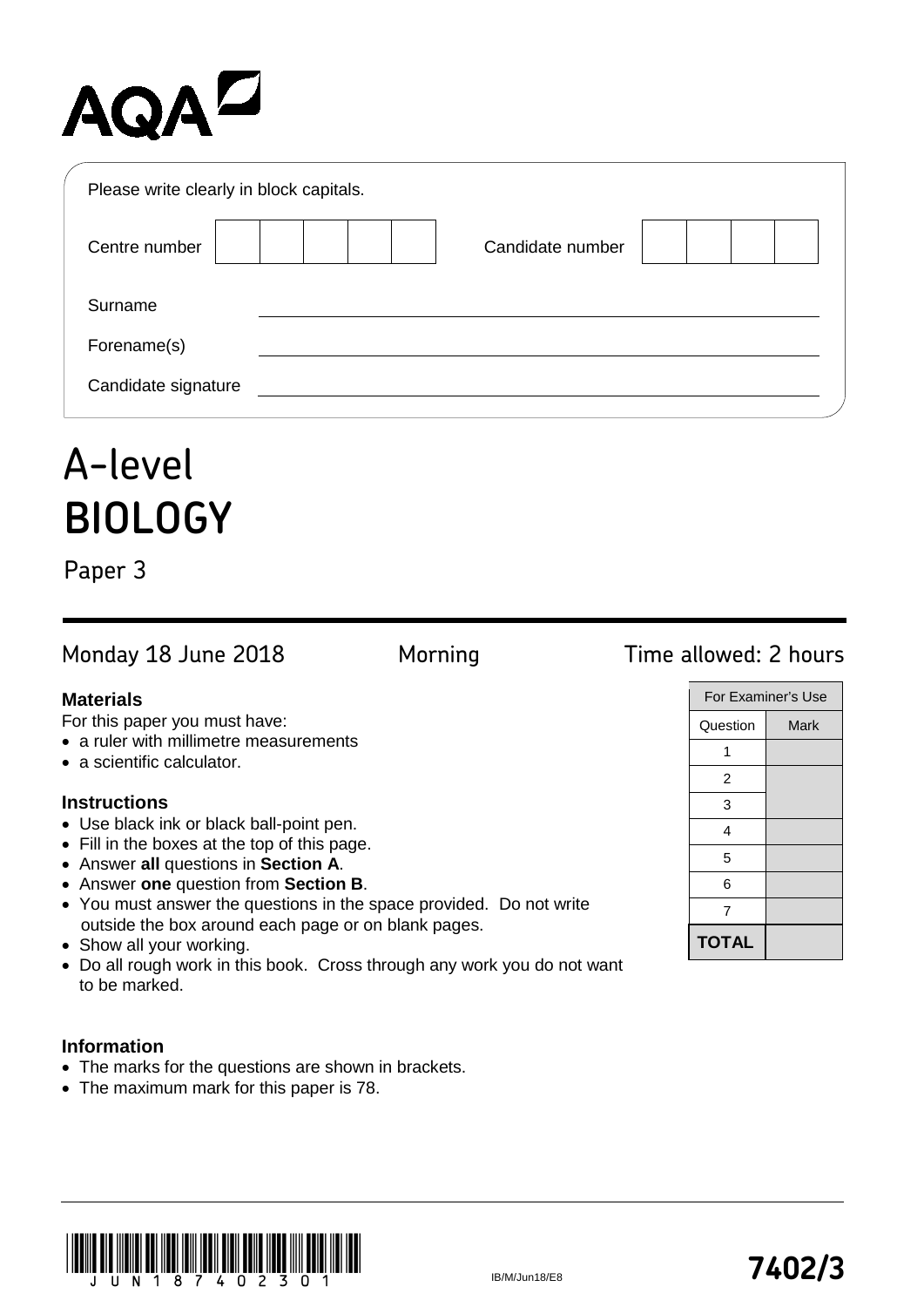### **Section A**

Answer **all** questions in this section.

You are advised to spend no more than one hour and 15 minutes on this section.

**0 1** Broken bones are repaired by cells called osteoclasts and osteoblasts. Osteoblasts secrete a hormone called osteocalcin in an inactive form. Osteocalcin is a protein. The active form of osteocalcin binds to a receptor on beta (β) cells in the pancreas, stimulating them to release insulin. Osteoblasts have receptors for insulin.

> **Figure 1** shows how the production of osteocalcin by osteoblasts is controlled by positive feedback.



\*02\*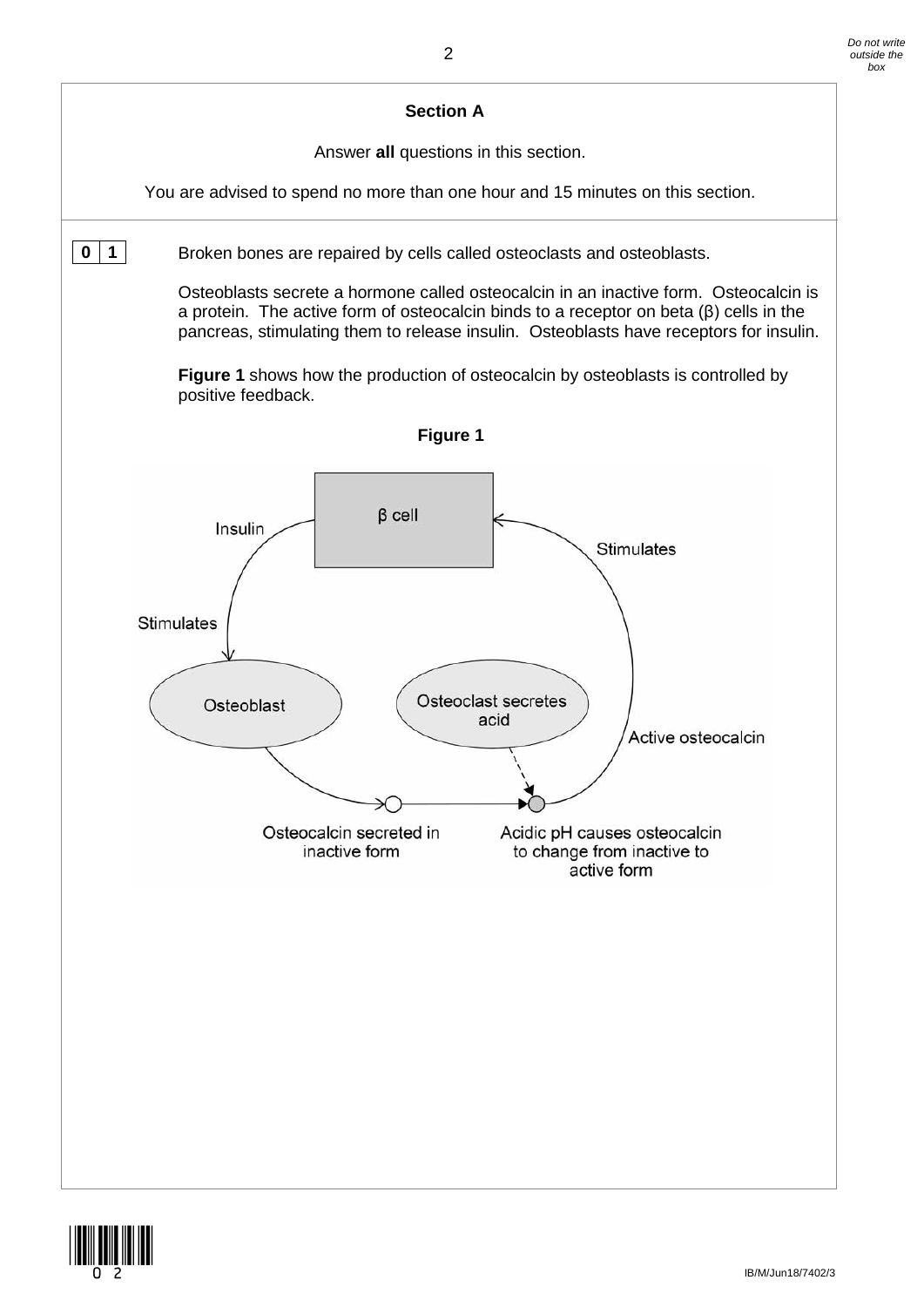| 0<br>$\mathbf 1$<br>1                      | The secretion of osteocalcin (in an inactive form) by osteoblasts is controlled by<br>positive feedback.                                             |
|--------------------------------------------|------------------------------------------------------------------------------------------------------------------------------------------------------|
|                                            | Use information from Figure 1 to explain why this is positive feedback.                                                                              |
|                                            | [2 marks]                                                                                                                                            |
|                                            |                                                                                                                                                      |
|                                            |                                                                                                                                                      |
|                                            |                                                                                                                                                      |
|                                            |                                                                                                                                                      |
|                                            |                                                                                                                                                      |
| $\mathbf{2}$<br>$1 \vert$ .<br>$\mathbf 0$ | The acidic pH conditions created by osteoclasts cause the inactive form of the protein<br>osteocalcin to change into the active form of osteocalcin. |
|                                            | Suggest how.<br>[2 marks]                                                                                                                            |
|                                            |                                                                                                                                                      |
|                                            |                                                                                                                                                      |
|                                            |                                                                                                                                                      |
|                                            |                                                                                                                                                      |
|                                            |                                                                                                                                                      |
|                                            |                                                                                                                                                      |

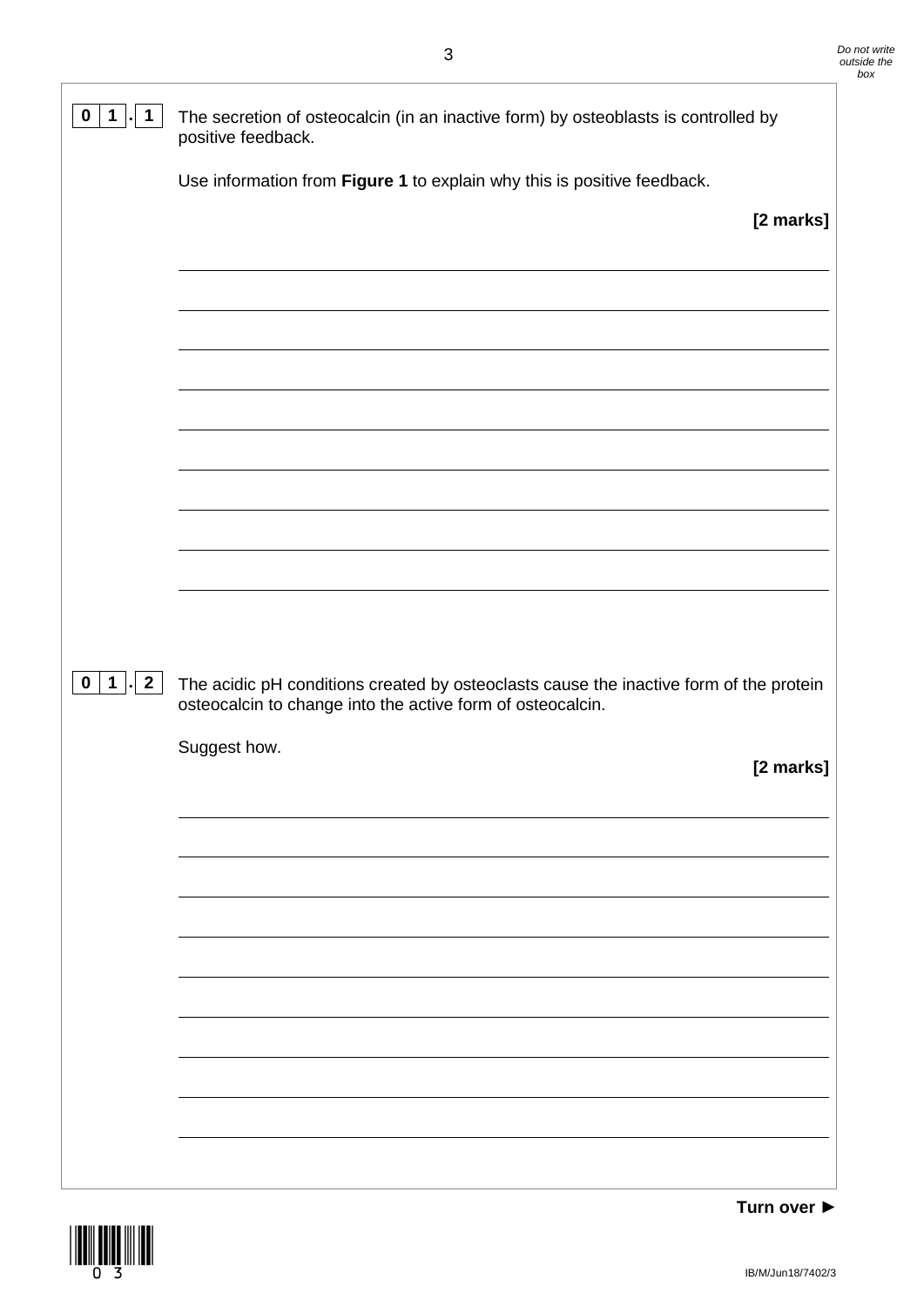| $1 \mid . \mid 3$<br>$\mathbf 0$ | Binding of insulin leads to an increase in the rate of respiration in cells such as<br>osteoblasts. |           |
|----------------------------------|-----------------------------------------------------------------------------------------------------|-----------|
|                                  | Explain how.                                                                                        | [2 marks] |
|                                  |                                                                                                     |           |
|                                  |                                                                                                     |           |
|                                  |                                                                                                     |           |
|                                  |                                                                                                     |           |
|                                  |                                                                                                     |           |
|                                  |                                                                                                     |           |
|                                  |                                                                                                     |           |
|                                  |                                                                                                     |           |
|                                  |                                                                                                     |           |
|                                  |                                                                                                     |           |
|                                  |                                                                                                     |           |
|                                  |                                                                                                     |           |
|                                  |                                                                                                     |           |
|                                  |                                                                                                     |           |
|                                  |                                                                                                     |           |
|                                  |                                                                                                     |           |
|                                  |                                                                                                     |           |
|                                  |                                                                                                     |           |
|                                  |                                                                                                     |           |
|                                  |                                                                                                     |           |
|                                  |                                                                                                     |           |

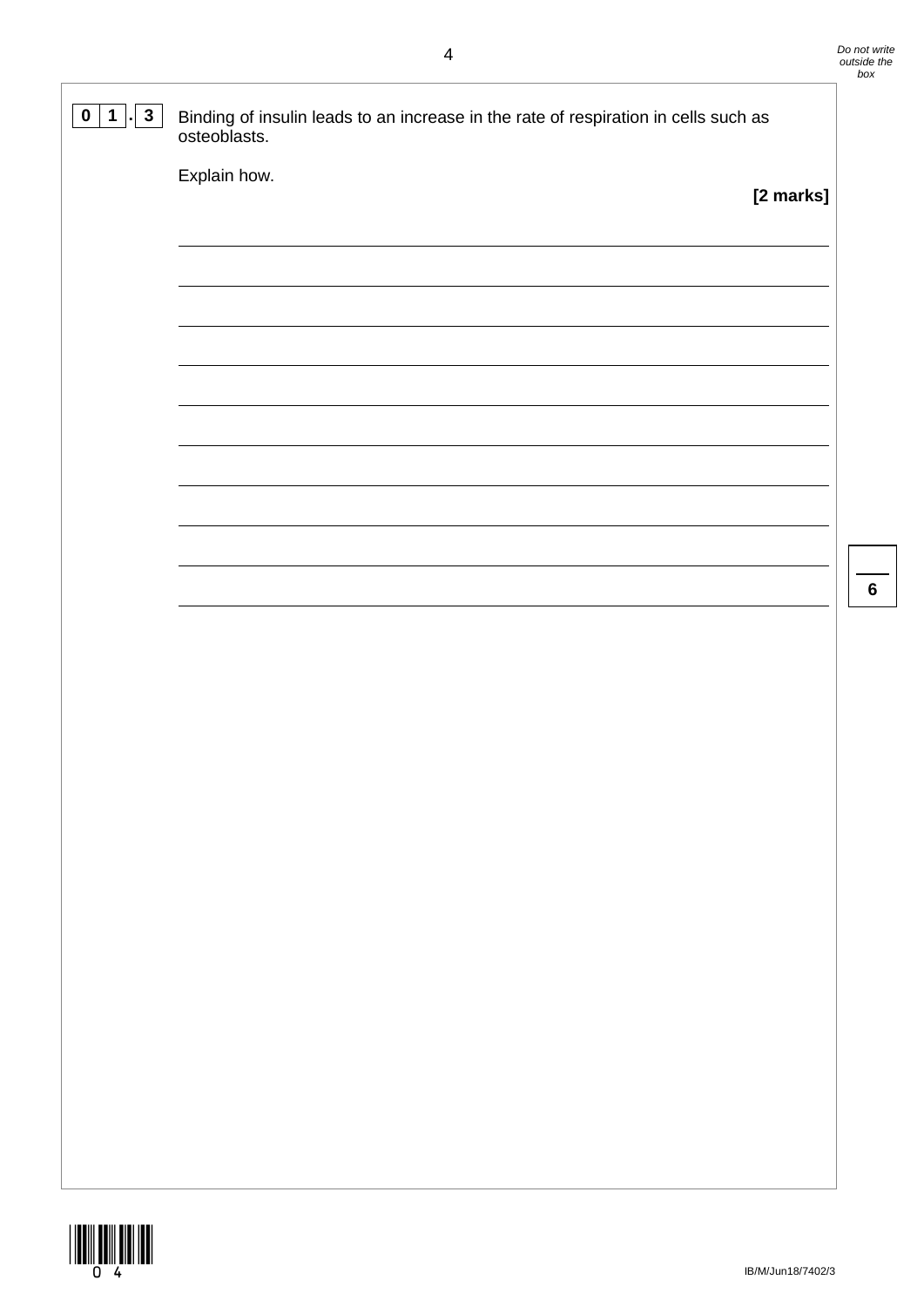



*Do not write*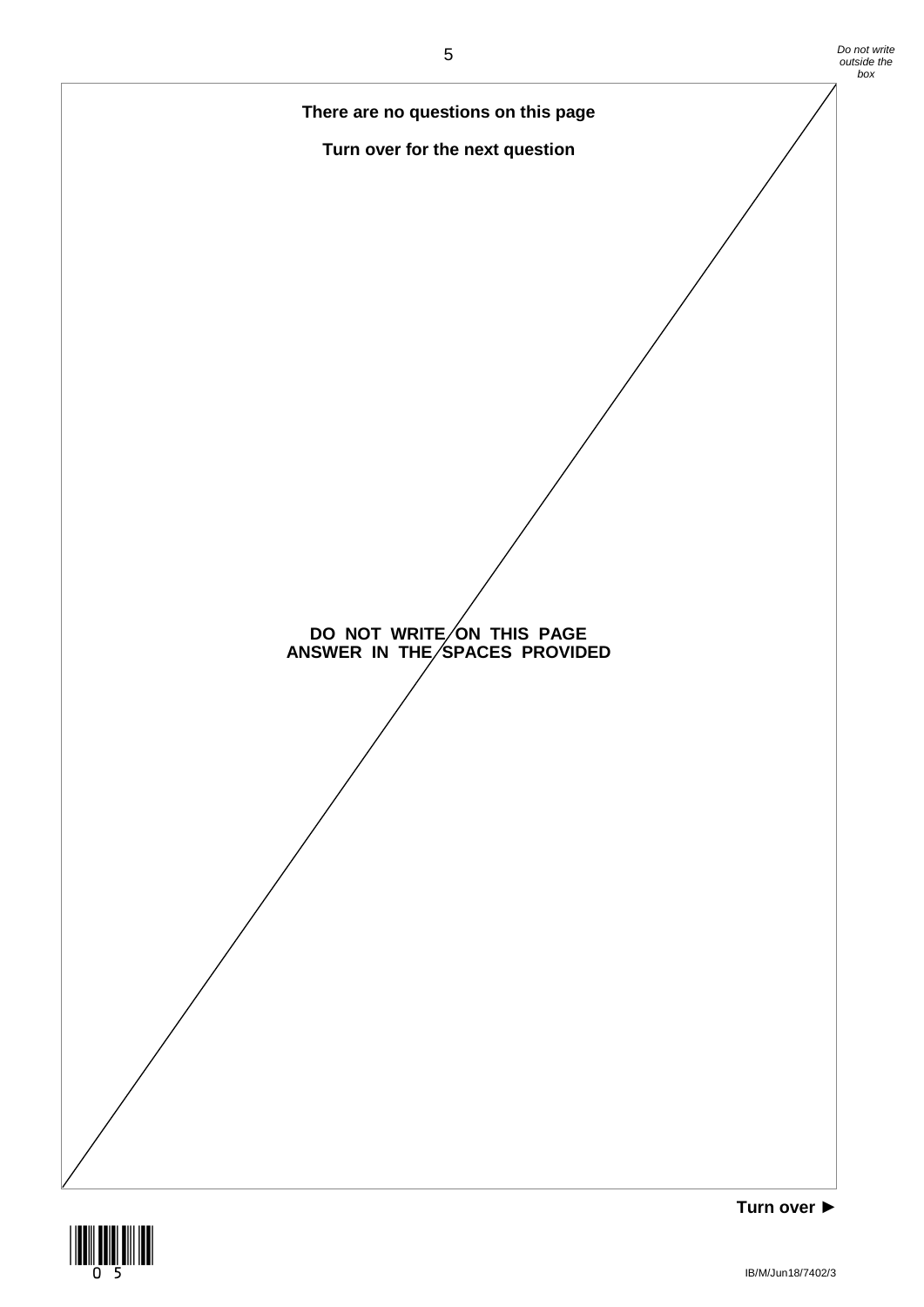

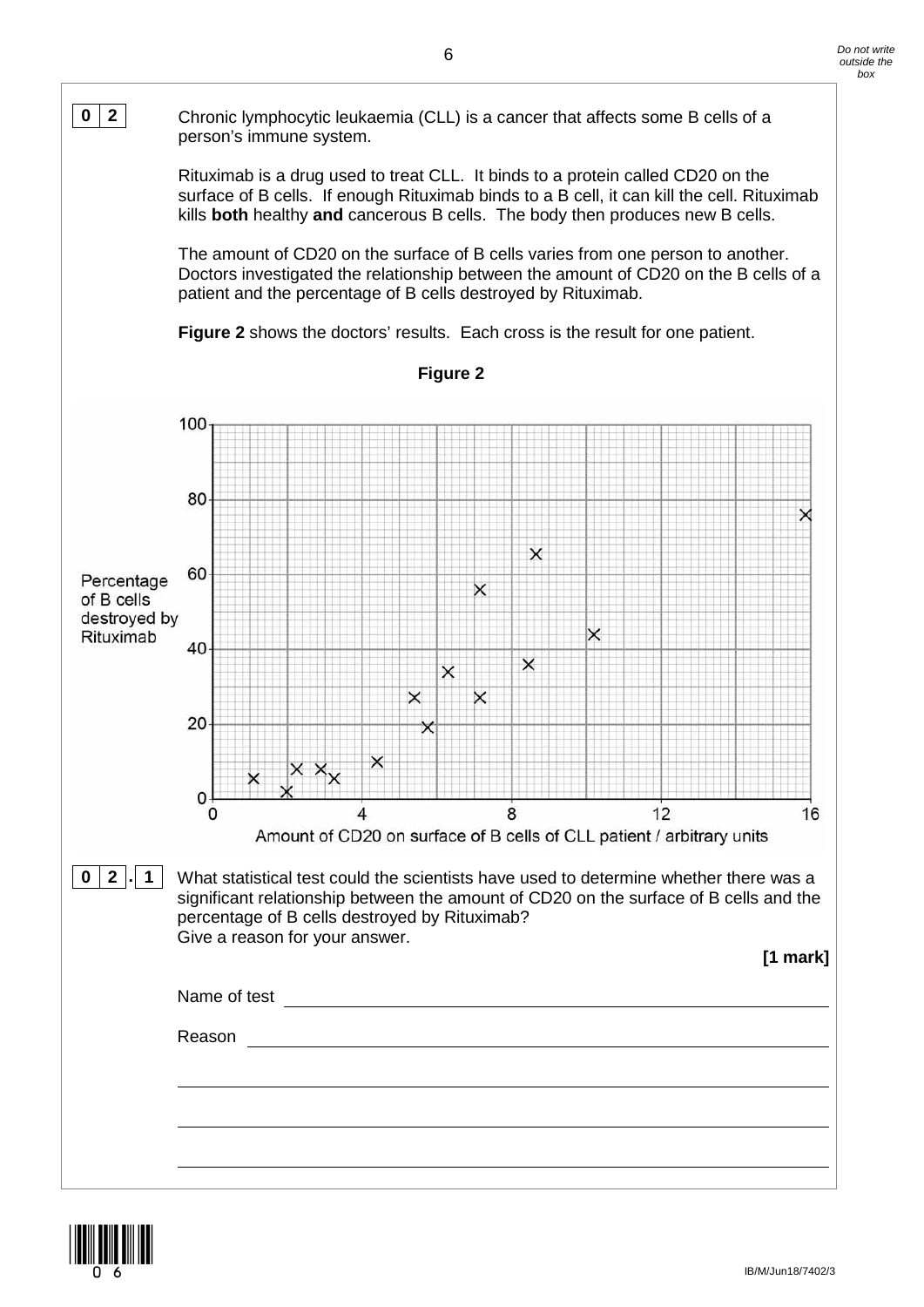| 2 <br>$\overline{2}$<br>$\mathbf 0$ | From these data, what can you conclude about the effectiveness of Rituximab in<br>treating patients with CLL? |           |
|-------------------------------------|---------------------------------------------------------------------------------------------------------------|-----------|
|                                     | Do not include considerations of statistical analyses in your answer.                                         | [3 marks] |
|                                     |                                                                                                               |           |
|                                     |                                                                                                               |           |
|                                     |                                                                                                               |           |
|                                     |                                                                                                               |           |
|                                     |                                                                                                               |           |
|                                     |                                                                                                               |           |
|                                     |                                                                                                               |           |
|                                     |                                                                                                               |           |
|                                     |                                                                                                               |           |
|                                     |                                                                                                               |           |
|                                     |                                                                                                               |           |
|                                     | Question 2 continues on the next page                                                                         |           |
|                                     |                                                                                                               |           |
|                                     |                                                                                                               |           |
|                                     |                                                                                                               |           |

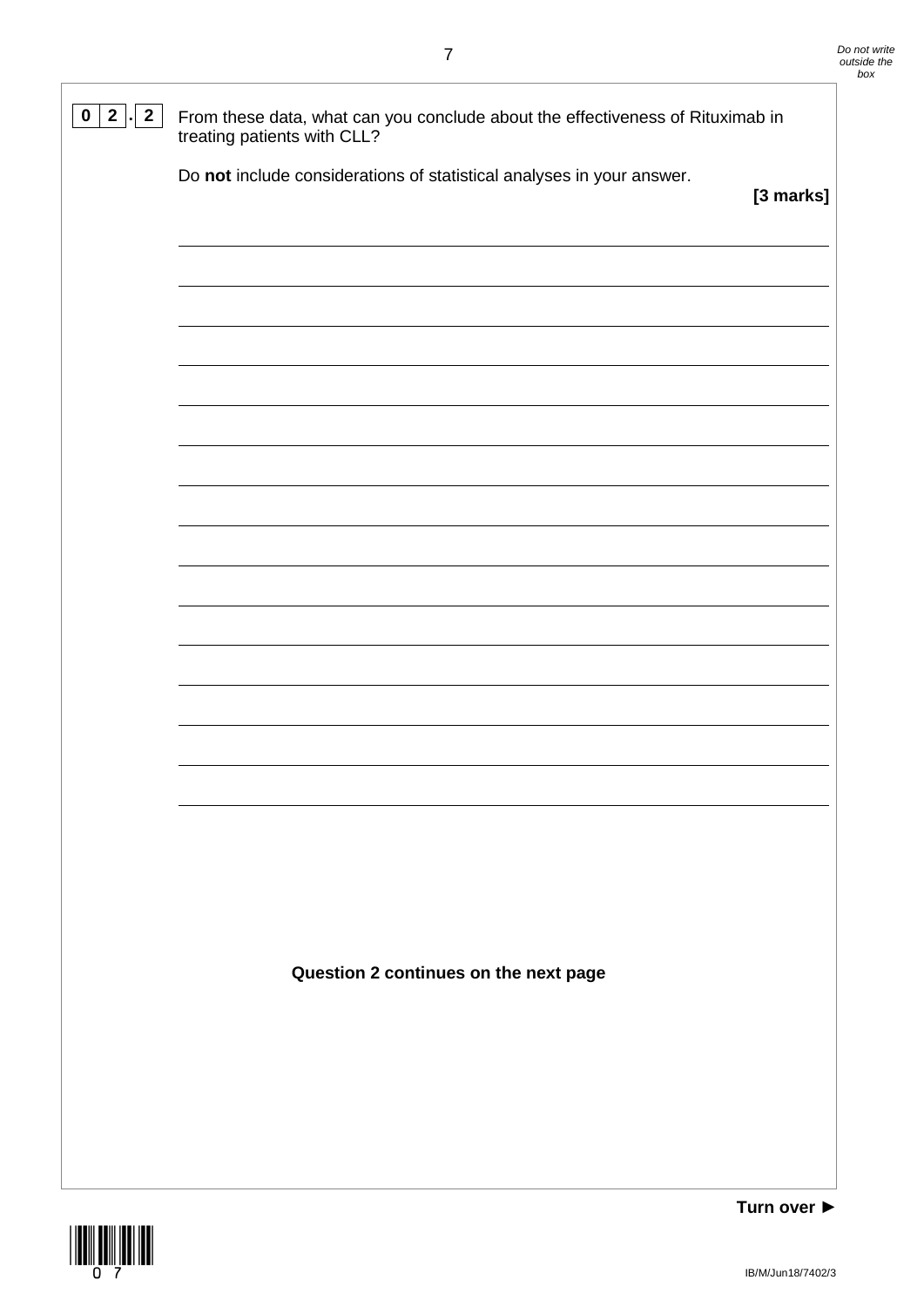

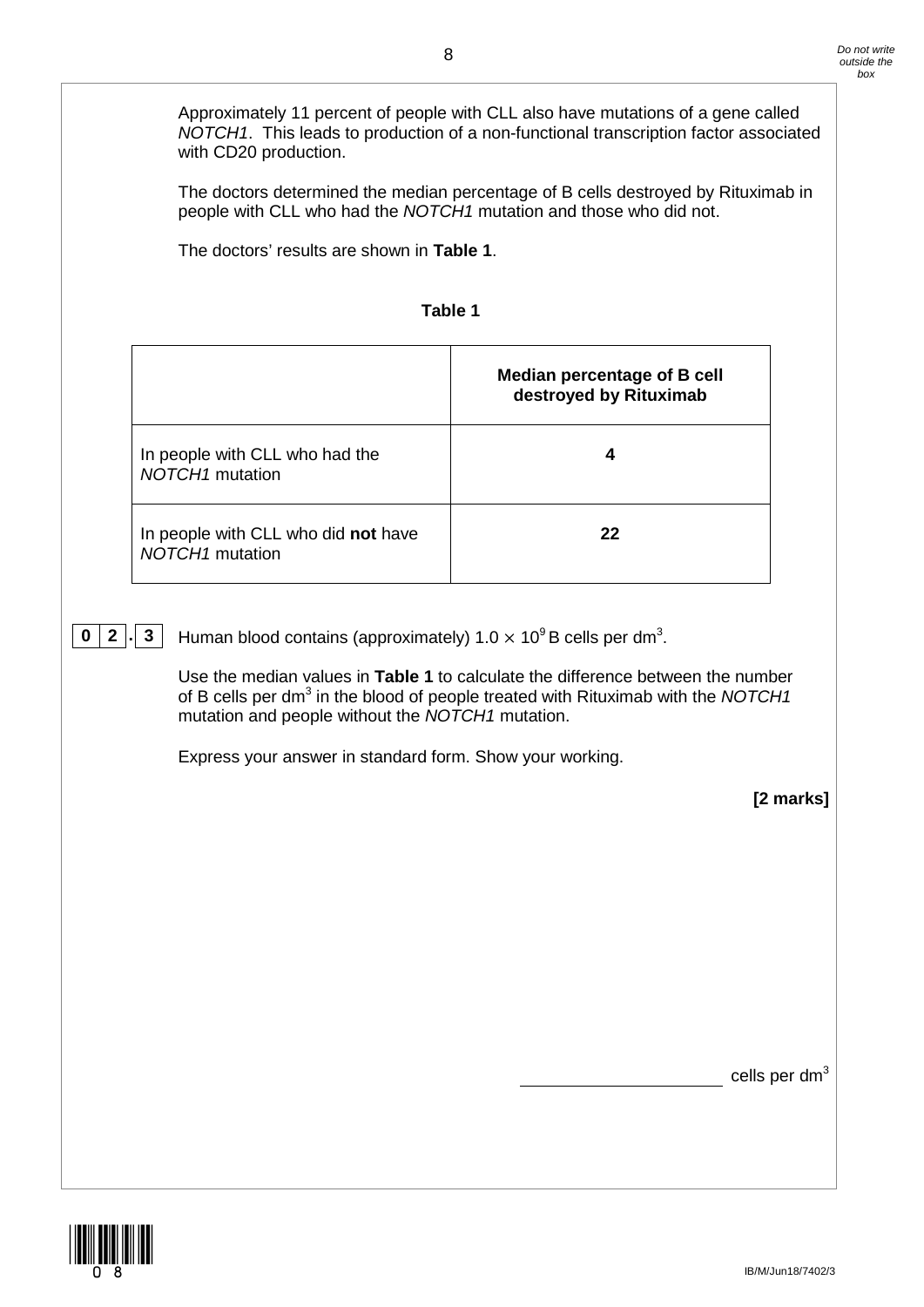| $2$ .<br>$\overline{\mathbf{4}}$<br>$\mathbf 0$ | Use all of the information to suggest how the mutation of NOTCH1 led to the<br>difference in the percentage of B cells destroyed by Rituximab. | [3 marks] |
|-------------------------------------------------|------------------------------------------------------------------------------------------------------------------------------------------------|-----------|
|                                                 |                                                                                                                                                |           |
|                                                 |                                                                                                                                                |           |
|                                                 |                                                                                                                                                |           |
|                                                 |                                                                                                                                                |           |
|                                                 |                                                                                                                                                |           |
|                                                 |                                                                                                                                                |           |
|                                                 |                                                                                                                                                |           |
|                                                 |                                                                                                                                                |           |
|                                                 |                                                                                                                                                |           |
|                                                 |                                                                                                                                                |           |
|                                                 |                                                                                                                                                |           |
|                                                 |                                                                                                                                                |           |
|                                                 |                                                                                                                                                |           |
|                                                 | Turn over for the next question                                                                                                                |           |
|                                                 |                                                                                                                                                |           |
|                                                 |                                                                                                                                                |           |
|                                                 |                                                                                                                                                |           |
|                                                 |                                                                                                                                                |           |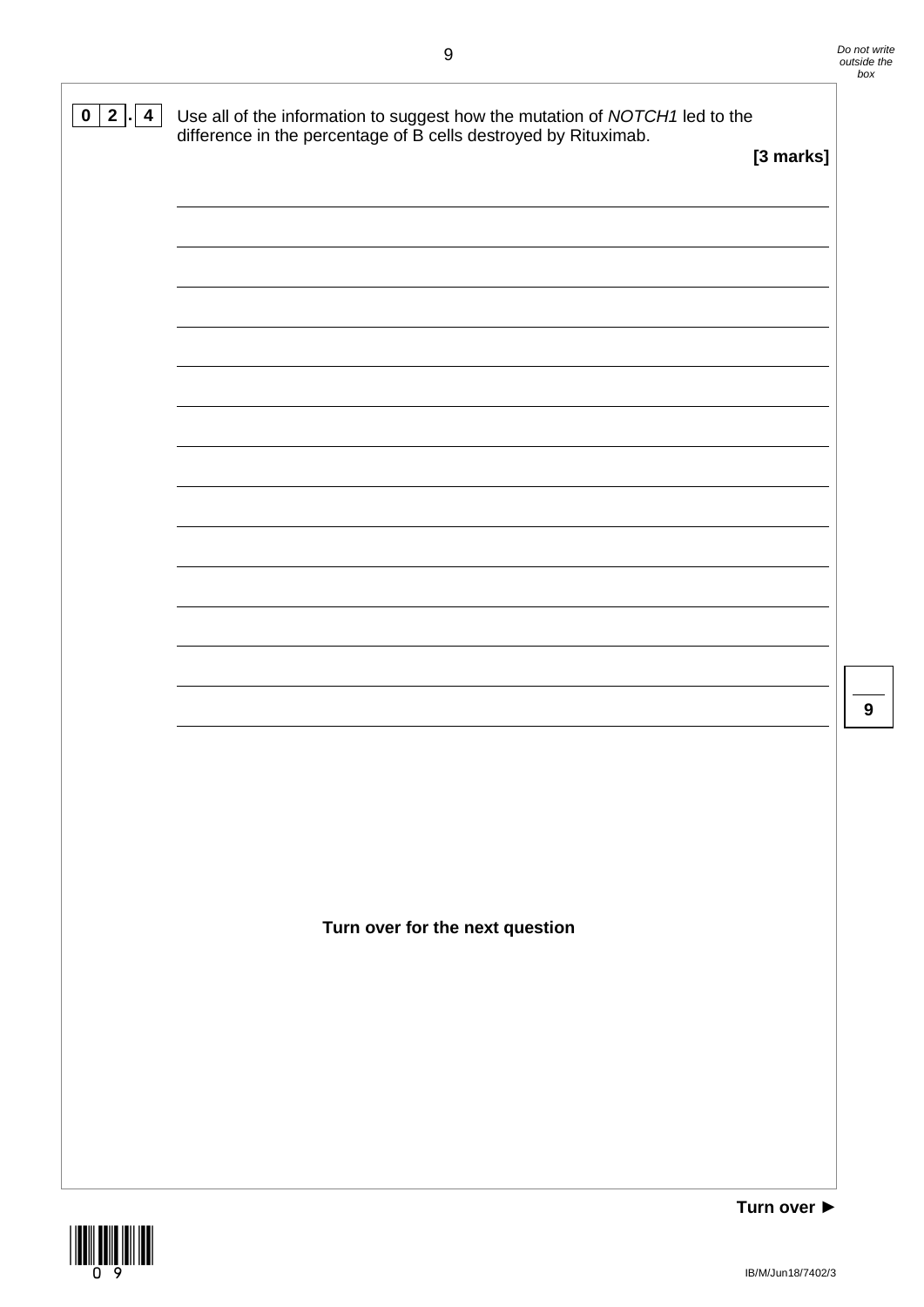**0** | **3** | In women, the first division of meiosis produces one daughter cell that has almost all of the cytoplasm. The other daughter cell consists of a nucleus surrounded by a very small amount of cytoplasm and a cell-surface membrane. This very small daughter cell is called a polar body. Polar bodies do not usually divide. The same process occurs in the second division of meiosis, resulting in one egg cell and two polar bodies.

> The diagram in **Figure 3** shows the formation of an egg cell and two polar bodies during meiosis. It also shows what happens to one pair of homologous chromosomes. This pair carries two alleles of gene A.



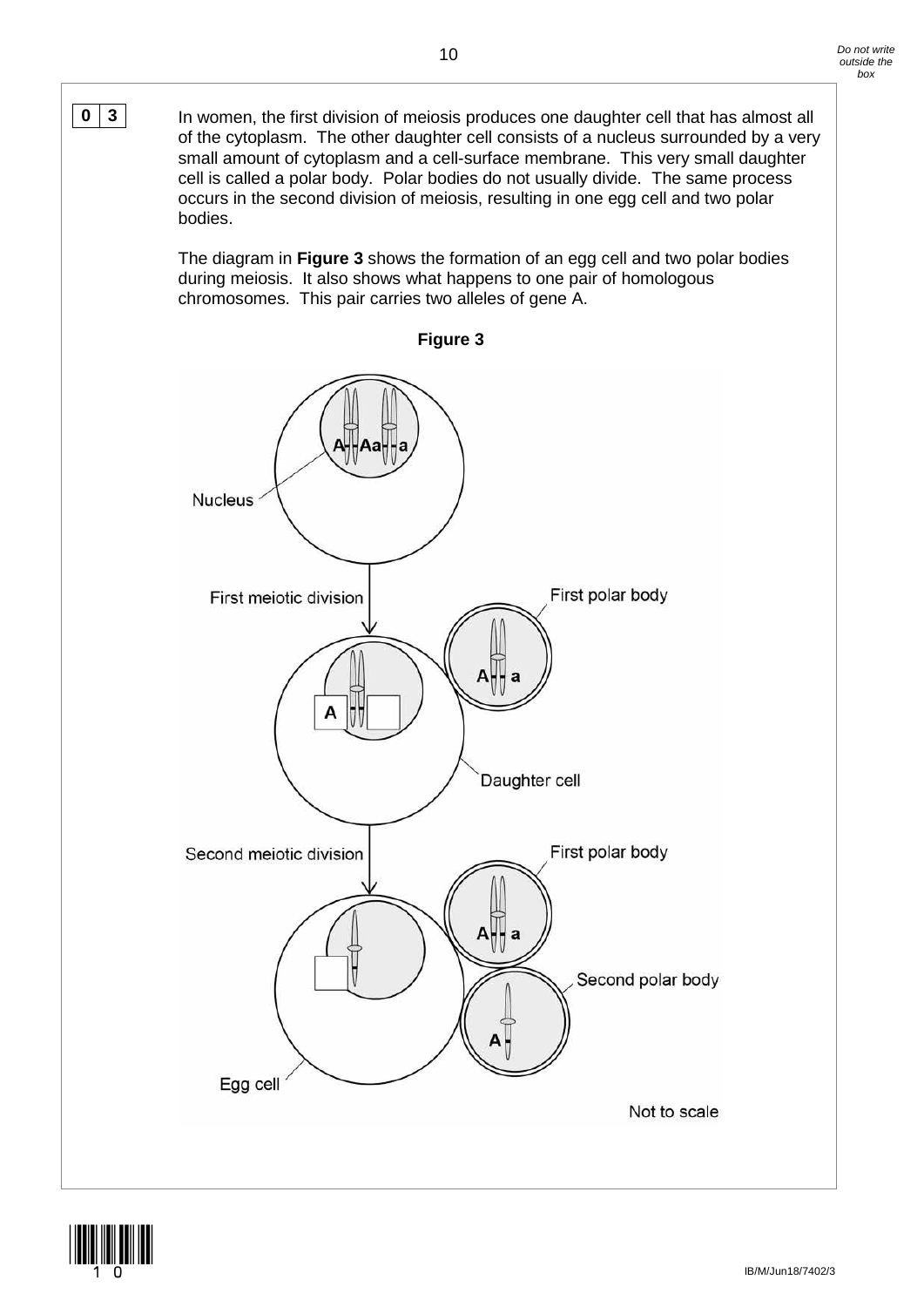| Complete Figure 3 by putting A or a in the boxes. One box has been completed for<br>you with A.                                                                                                                                                                                                                                                                                                                                                                                                                                                   |            |
|---------------------------------------------------------------------------------------------------------------------------------------------------------------------------------------------------------------------------------------------------------------------------------------------------------------------------------------------------------------------------------------------------------------------------------------------------------------------------------------------------------------------------------------------------|------------|
|                                                                                                                                                                                                                                                                                                                                                                                                                                                                                                                                                   | $[1$ mark] |
| Put a tick $(\checkmark)$ in the box next to the name of the process that produced the<br>combination of alleles on the chromosome in the first polar body in Figure 3.                                                                                                                                                                                                                                                                                                                                                                           | $[1$ mark] |
| Anaphase                                                                                                                                                                                                                                                                                                                                                                                                                                                                                                                                          |            |
| Crossing over                                                                                                                                                                                                                                                                                                                                                                                                                                                                                                                                     |            |
| Independent assortment                                                                                                                                                                                                                                                                                                                                                                                                                                                                                                                            |            |
| Semi-conservative replication                                                                                                                                                                                                                                                                                                                                                                                                                                                                                                                     |            |
| A scientist measured the diameter of a polar body and the diameter of the nucleus<br>inside it. The diameter of the polar body was 10.4 um and the diameter of the nucleus<br>was 7.0 um. The density of mitochondria in the cytoplasm of the polar body (outside<br>of the nucleus) was 0.08 mitochondria per $\mu$ m <sup>3</sup> .<br>Calculate the number of mitochondria in the polar body. You should assume polar<br>bodies and nuclei are spherical.<br>The formula for the volume of a sphere is $\frac{4}{5}\pi r^3$ where $\pi = 3.14$ |            |
| Show your working.                                                                                                                                                                                                                                                                                                                                                                                                                                                                                                                                | [2 marks]  |
|                                                                                                                                                                                                                                                                                                                                                                                                                                                                                                                                                   |            |
|                                                                                                                                                                                                                                                                                                                                                                                                                                                                                                                                                   |            |
|                                                                                                                                                                                                                                                                                                                                                                                                                                                                                                                                                   |            |
|                                                                                                                                                                                                                                                                                                                                                                                                                                                                                                                                                   |            |
| Number of mitochondria = $\qquad \qquad$                                                                                                                                                                                                                                                                                                                                                                                                                                                                                                          |            |
|                                                                                                                                                                                                                                                                                                                                                                                                                                                                                                                                                   |            |
|                                                                                                                                                                                                                                                                                                                                                                                                                                                                                                                                                   |            |

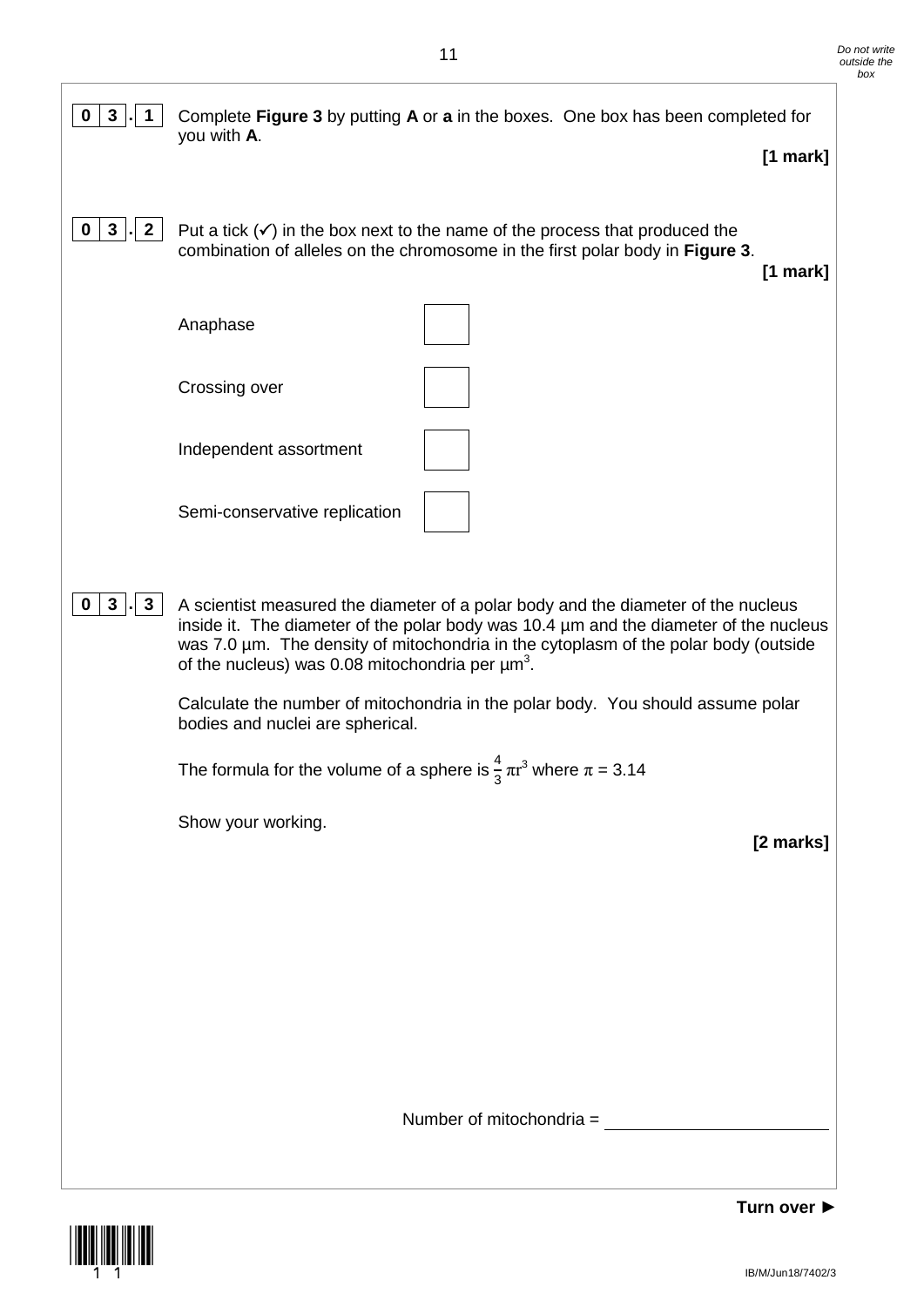**0 3 . 4** Mitochondrial diseases are caused by faulty mitochondria. All of a person's mitochondria are inherited from their mother via the egg cell. An egg cell contains approximately  $3 \times 10^5$  mitochondria.

One proposed treatment to prevent passing on faulty mitochondria involves

- removing the nucleus from an egg cell donated by a woman with healthy mitochondria
- replacing this nucleus with the contents of the polar body from a woman whose egg cells are affected by mitochondrial disease.

Suggest how this treatment prevents inheritance of mitochondrial diseases.

**[2 marks]**

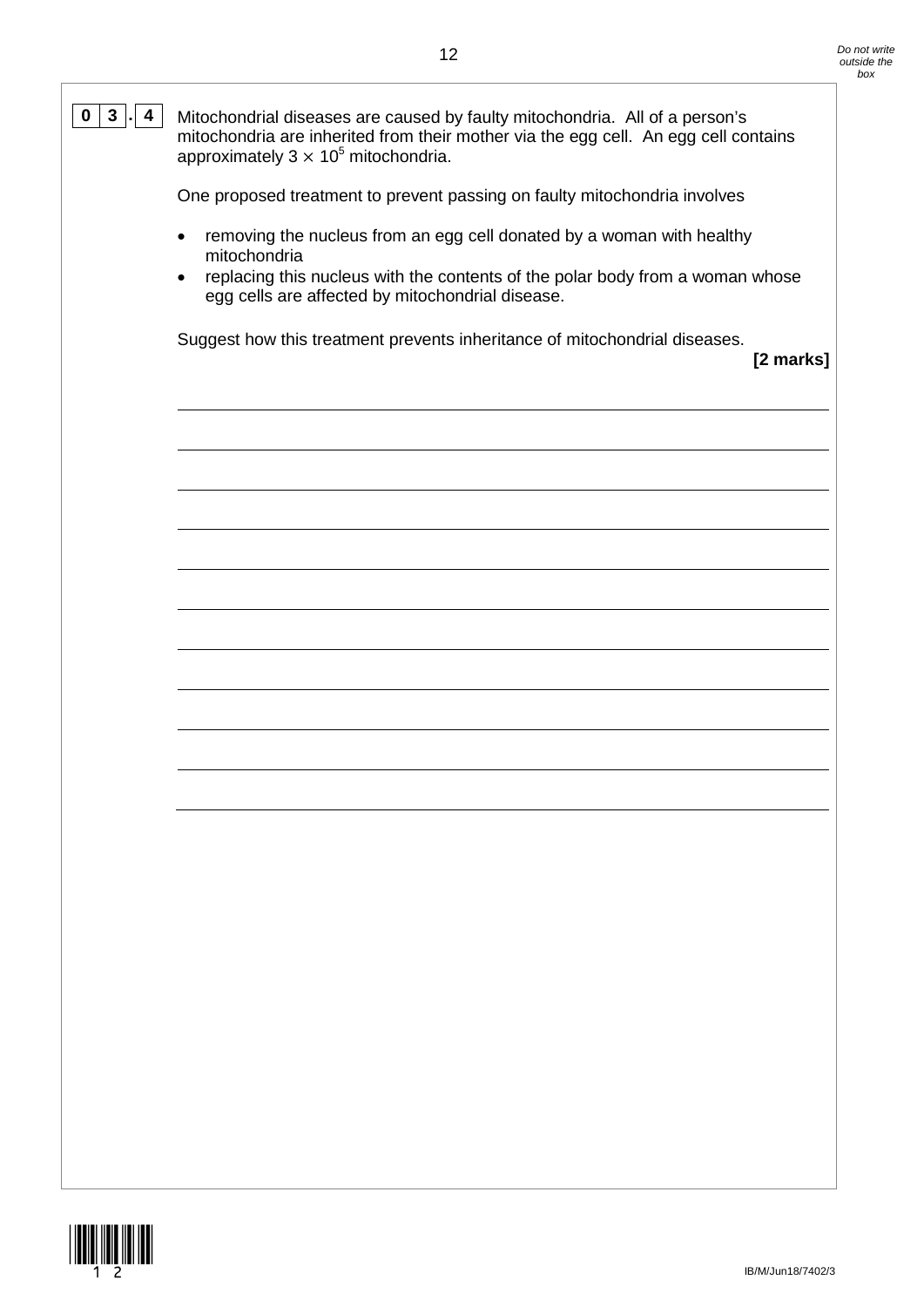

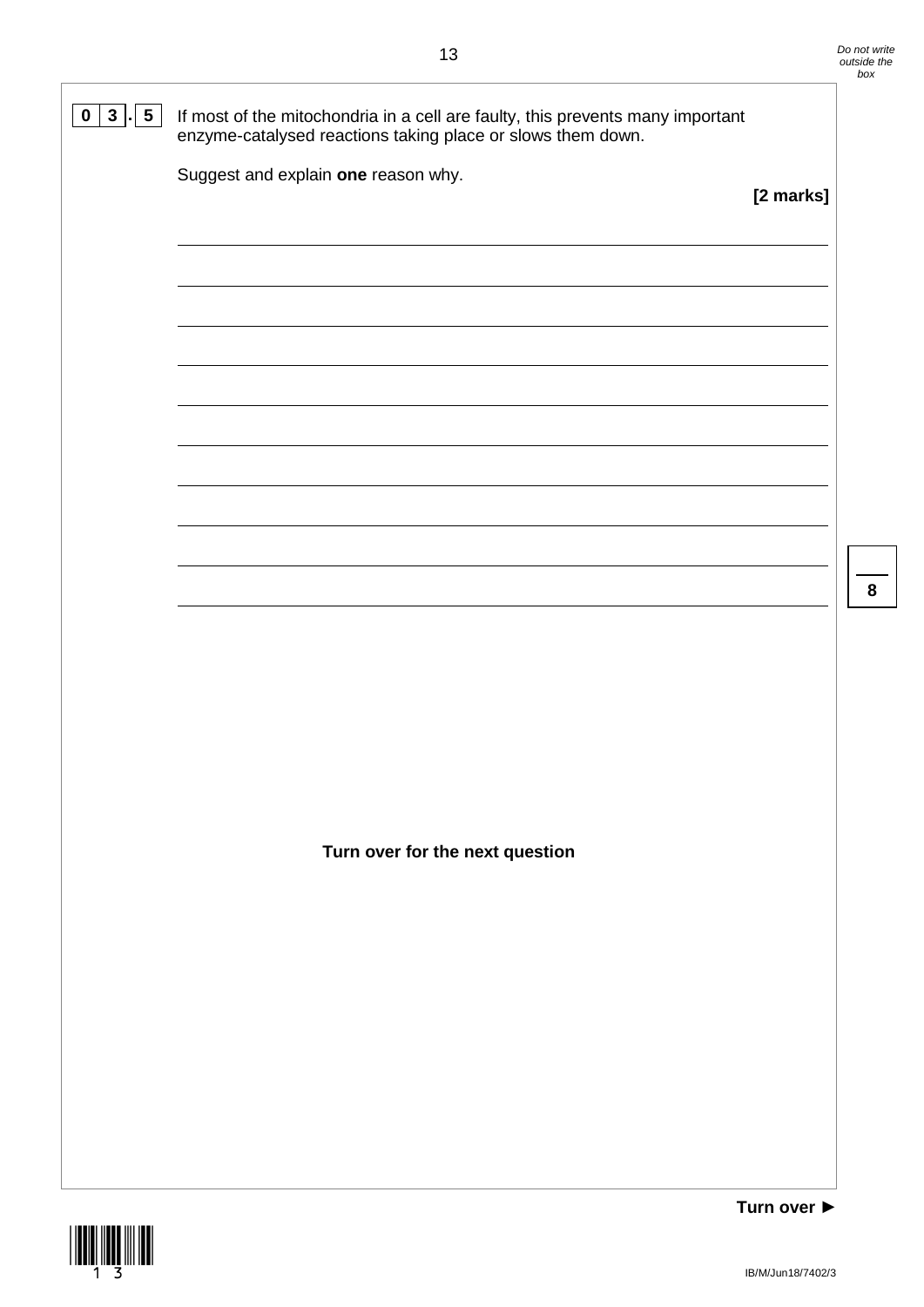

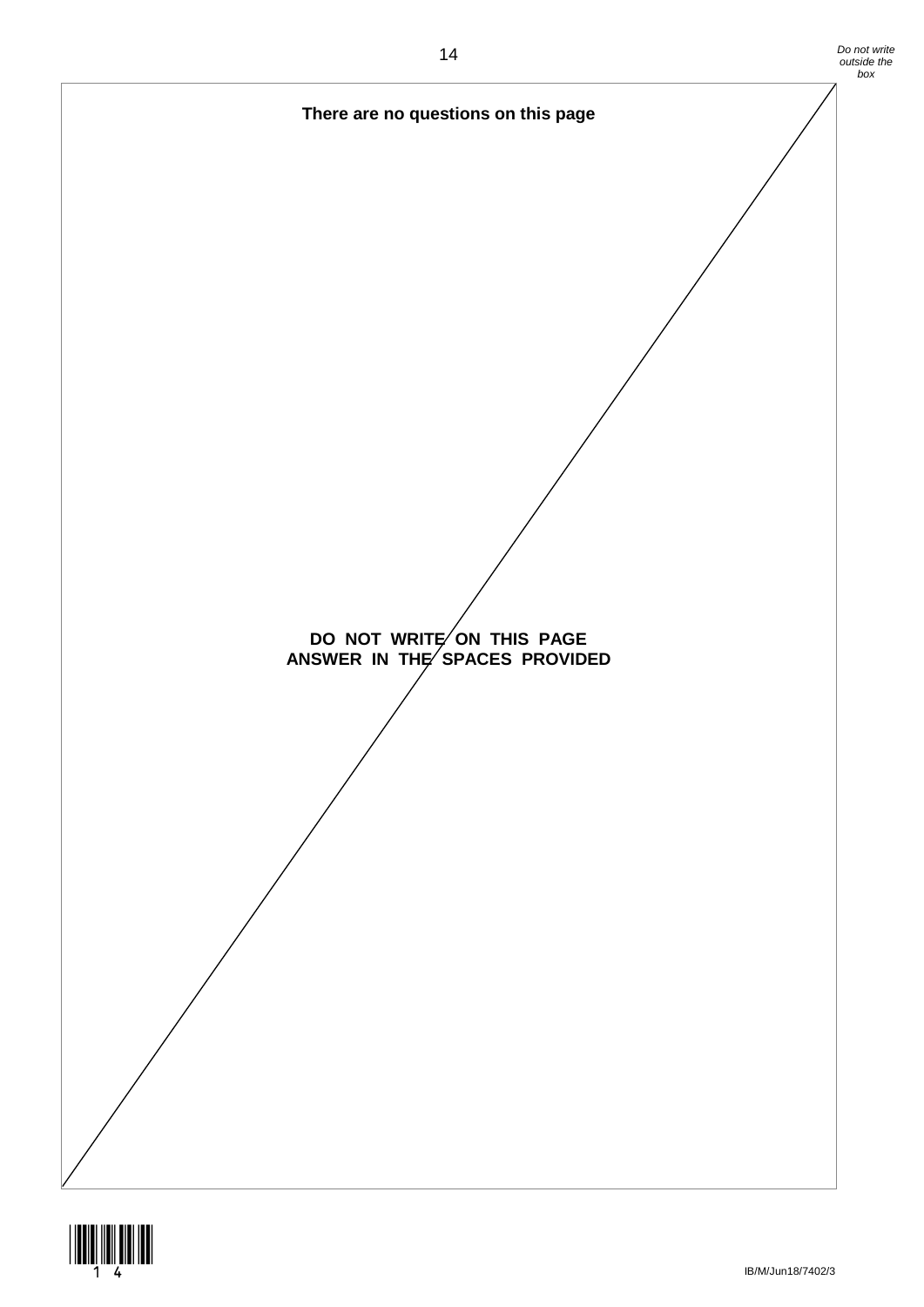**0** 4 **1** 

**Question 4 continues on the next page**

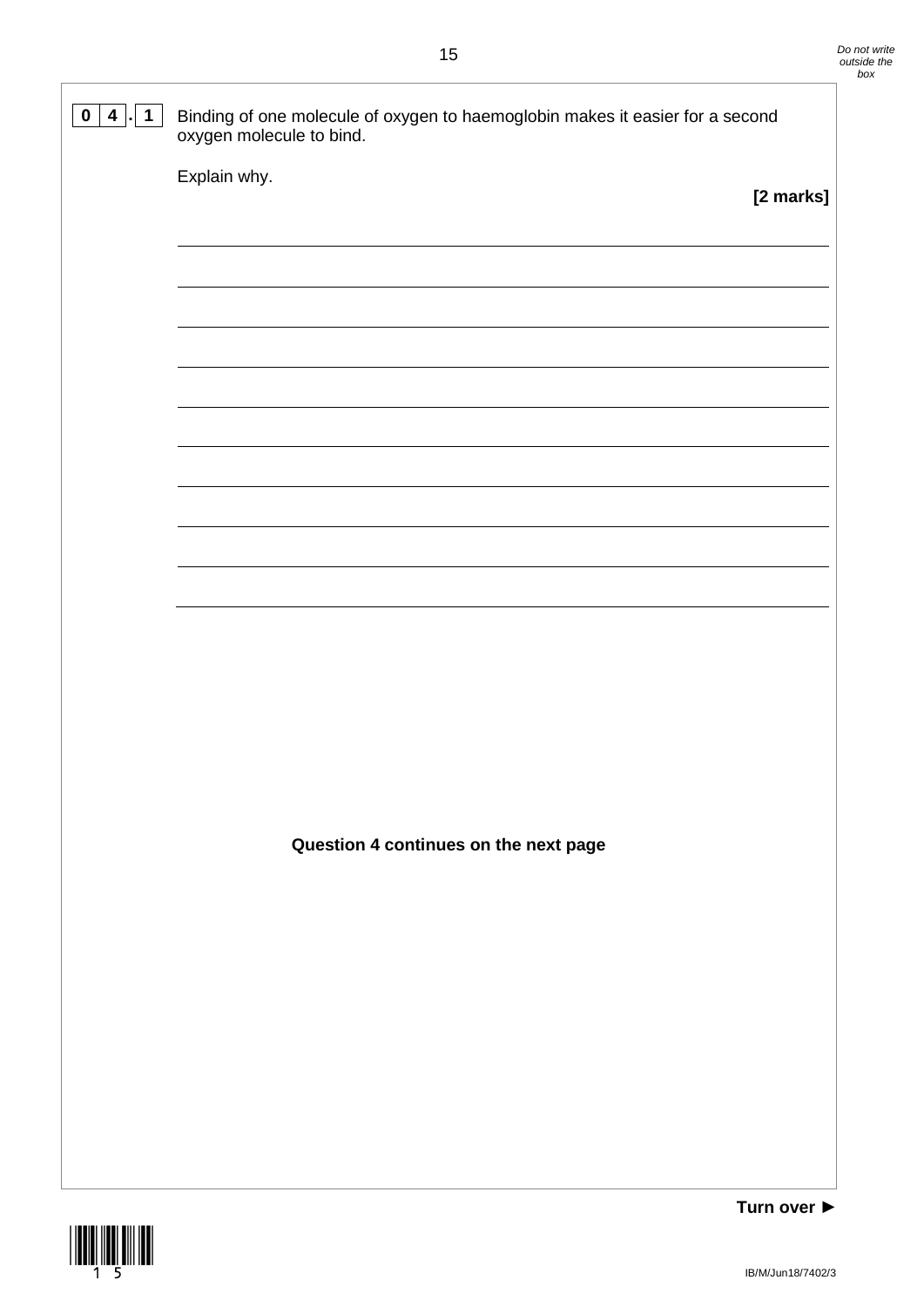A haemocytometer is a special microscope slide which can be used to count the numbers of blood cells in a sample of blood.

- The surface of the slide has many small, equal-sized squares marked on it.
- The depth of the liquid under each square is 0.1 mm
- When counting, cells that touch top or left lines are counted but cells that touch right or bottom lines are not counted.

A doctor used a haemocytometer to determine the number of red blood cells per  $mm<sup>3</sup>$ in a blood sample. He diluted the original blood sample by a factor of 200 times before putting some on a haemocytometer.

**Figure 4** shows the distribution of cells in a typical small square.



## **Figure 4**

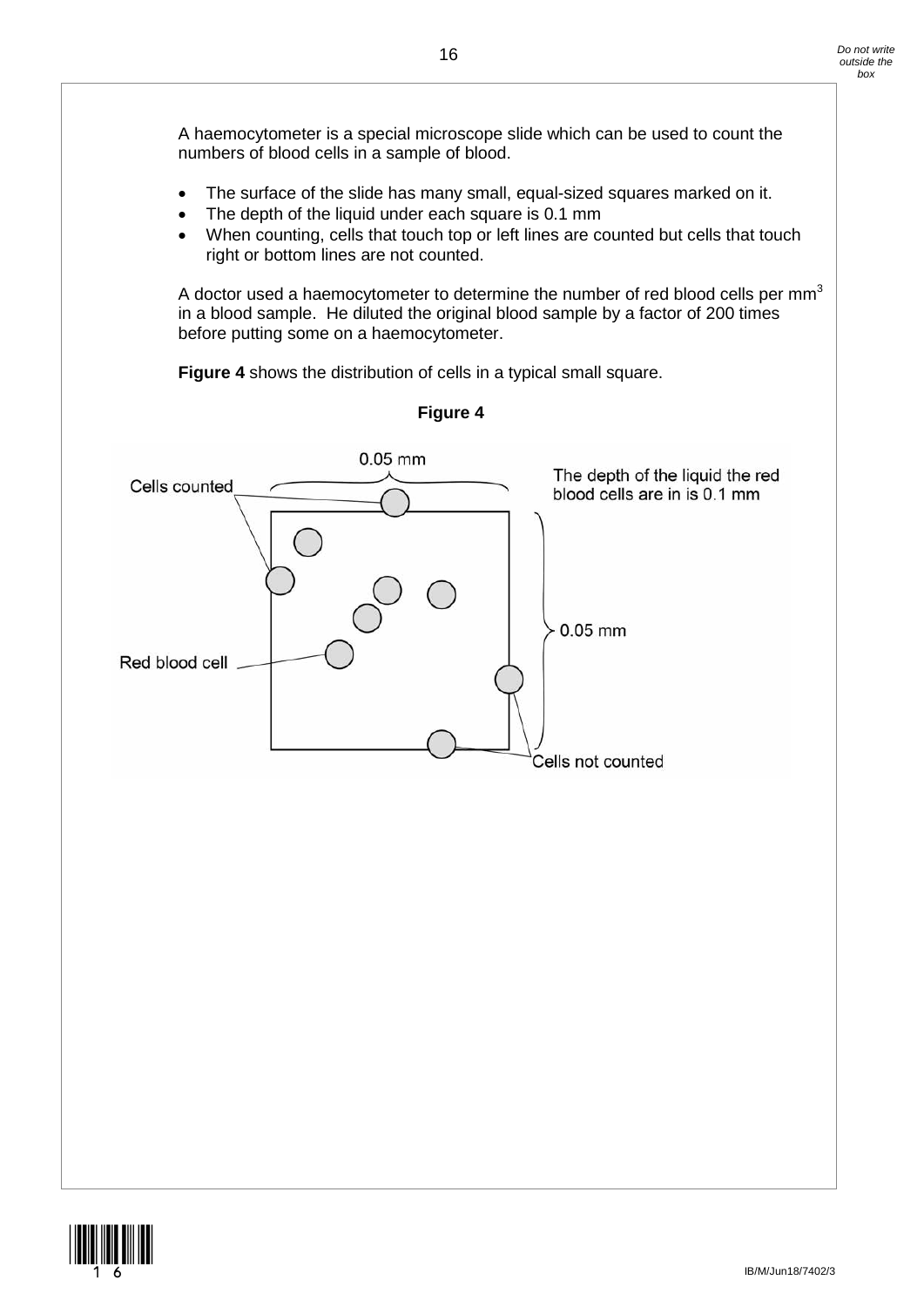| $\mathbf{2}$<br>0<br>4 | The doctor counted the red blood cells in many small squares.<br>The mean number of red blood cells per small square was 7<br>The original blood sample was diluted by a factor of 200 times.<br>Calculate the number of red blood cells per mm <sup>3</sup> in the original blood sample.<br>Give your answer in standard form.<br>[2 marks] |
|------------------------|-----------------------------------------------------------------------------------------------------------------------------------------------------------------------------------------------------------------------------------------------------------------------------------------------------------------------------------------------|
| $\mathbf{3}$<br>0<br>4 | red blood cells per mm $^3$<br>Answer $=$<br>When counting, cells that touch top or left lines are counted but cells that touch right                                                                                                                                                                                                         |
|                        | or bottom lines are not counted.<br>Suggest two reasons for this rule.<br>[2 marks]<br>1                                                                                                                                                                                                                                                      |
|                        |                                                                                                                                                                                                                                                                                                                                               |
|                        | $\overline{2}$                                                                                                                                                                                                                                                                                                                                |
|                        |                                                                                                                                                                                                                                                                                                                                               |

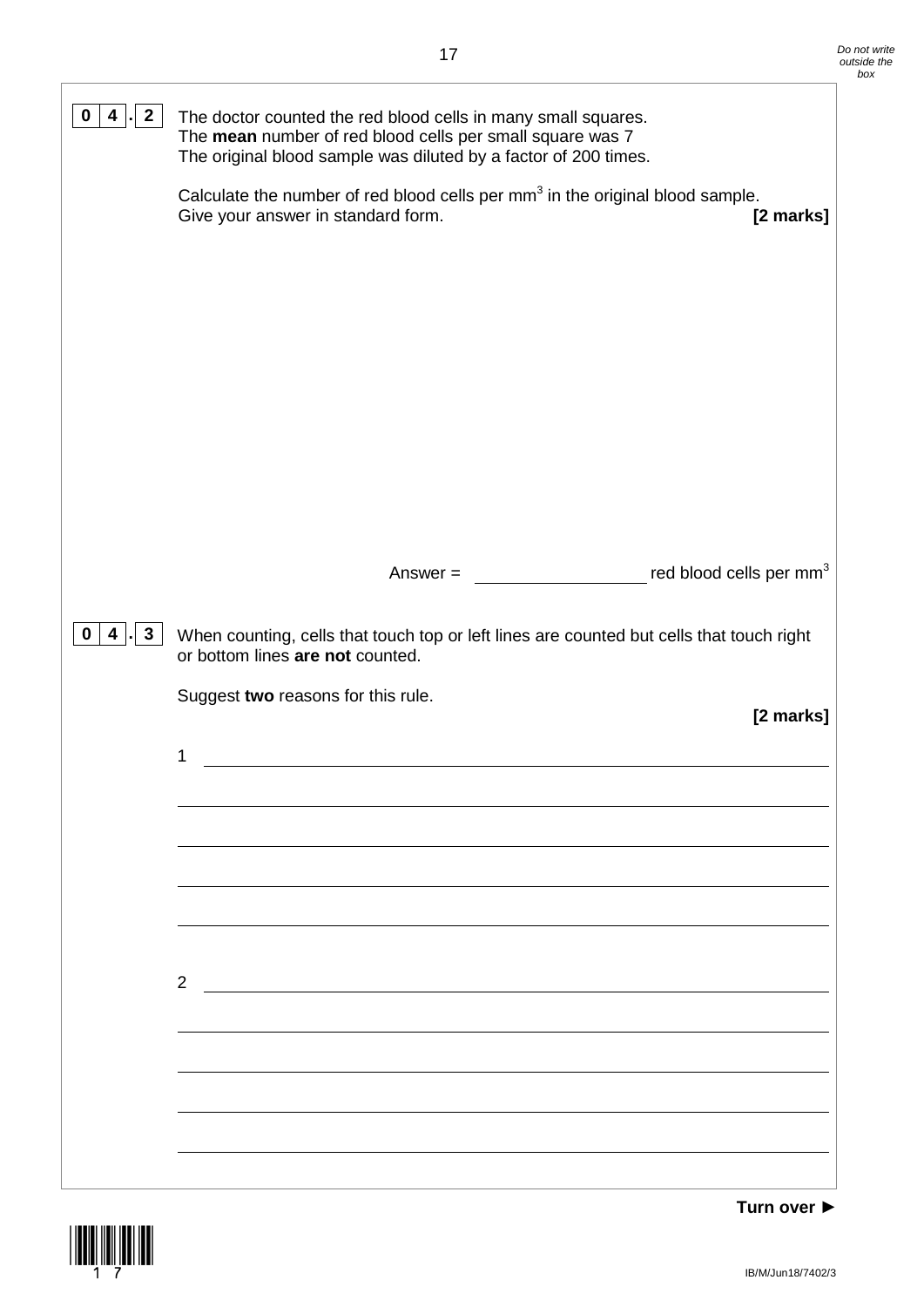| 4<br>$\mathbf 0$<br>4     | The doctor also wanted to know how many white blood cells per mm <sup>3</sup> there were in a<br>different sample of blood. To do this he first diluted the sample by a factor of 20<br>times. He then made the white blood cells clearly visible by using a stain that makes<br>nuclei appear dark blue.<br>When counting white blood cells, the doctor only diluted the blood sample by a factor |  |  |
|---------------------------|----------------------------------------------------------------------------------------------------------------------------------------------------------------------------------------------------------------------------------------------------------------------------------------------------------------------------------------------------------------------------------------------------|--|--|
|                           | of 20 times, instead of 200 times when counting red blood cells.                                                                                                                                                                                                                                                                                                                                   |  |  |
|                           | Suggest why he only diluted the sample by a factor of 20 times.<br>$[1$ mark]                                                                                                                                                                                                                                                                                                                      |  |  |
|                           |                                                                                                                                                                                                                                                                                                                                                                                                    |  |  |
|                           |                                                                                                                                                                                                                                                                                                                                                                                                    |  |  |
|                           |                                                                                                                                                                                                                                                                                                                                                                                                    |  |  |
|                           |                                                                                                                                                                                                                                                                                                                                                                                                    |  |  |
|                           |                                                                                                                                                                                                                                                                                                                                                                                                    |  |  |
| $5\overline{)}$<br>0<br>4 | Explain how the stain allowed the doctor to count the white blood cells amongst all the<br>red blood cells.<br>$[1$ mark]                                                                                                                                                                                                                                                                          |  |  |
|                           |                                                                                                                                                                                                                                                                                                                                                                                                    |  |  |
|                           |                                                                                                                                                                                                                                                                                                                                                                                                    |  |  |
|                           |                                                                                                                                                                                                                                                                                                                                                                                                    |  |  |
|                           |                                                                                                                                                                                                                                                                                                                                                                                                    |  |  |
|                           |                                                                                                                                                                                                                                                                                                                                                                                                    |  |  |
|                           |                                                                                                                                                                                                                                                                                                                                                                                                    |  |  |
|                           |                                                                                                                                                                                                                                                                                                                                                                                                    |  |  |
|                           |                                                                                                                                                                                                                                                                                                                                                                                                    |  |  |
|                           |                                                                                                                                                                                                                                                                                                                                                                                                    |  |  |
|                           |                                                                                                                                                                                                                                                                                                                                                                                                    |  |  |
|                           |                                                                                                                                                                                                                                                                                                                                                                                                    |  |  |
|                           |                                                                                                                                                                                                                                                                                                                                                                                                    |  |  |
|                           |                                                                                                                                                                                                                                                                                                                                                                                                    |  |  |
|                           |                                                                                                                                                                                                                                                                                                                                                                                                    |  |  |
|                           |                                                                                                                                                                                                                                                                                                                                                                                                    |  |  |

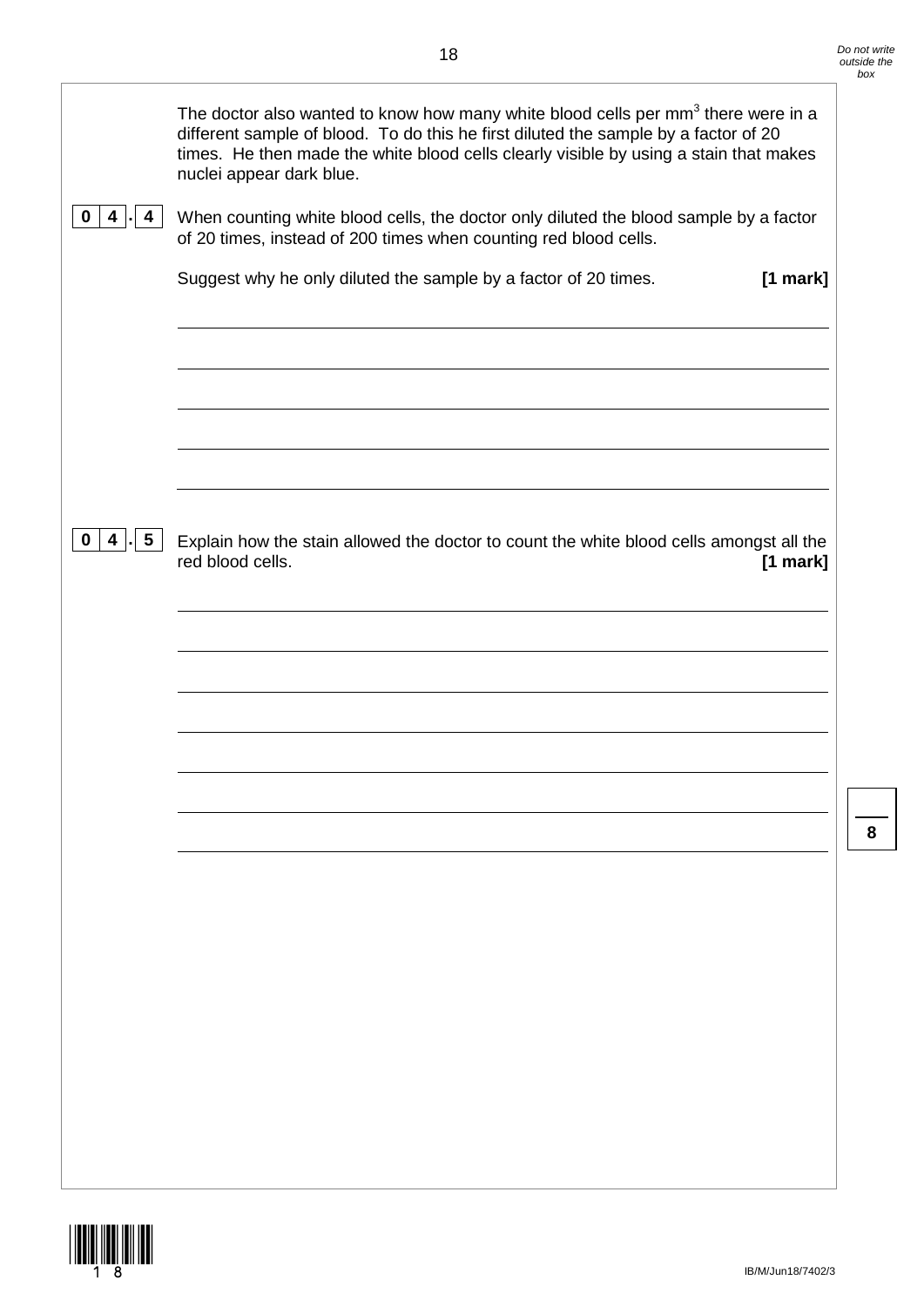

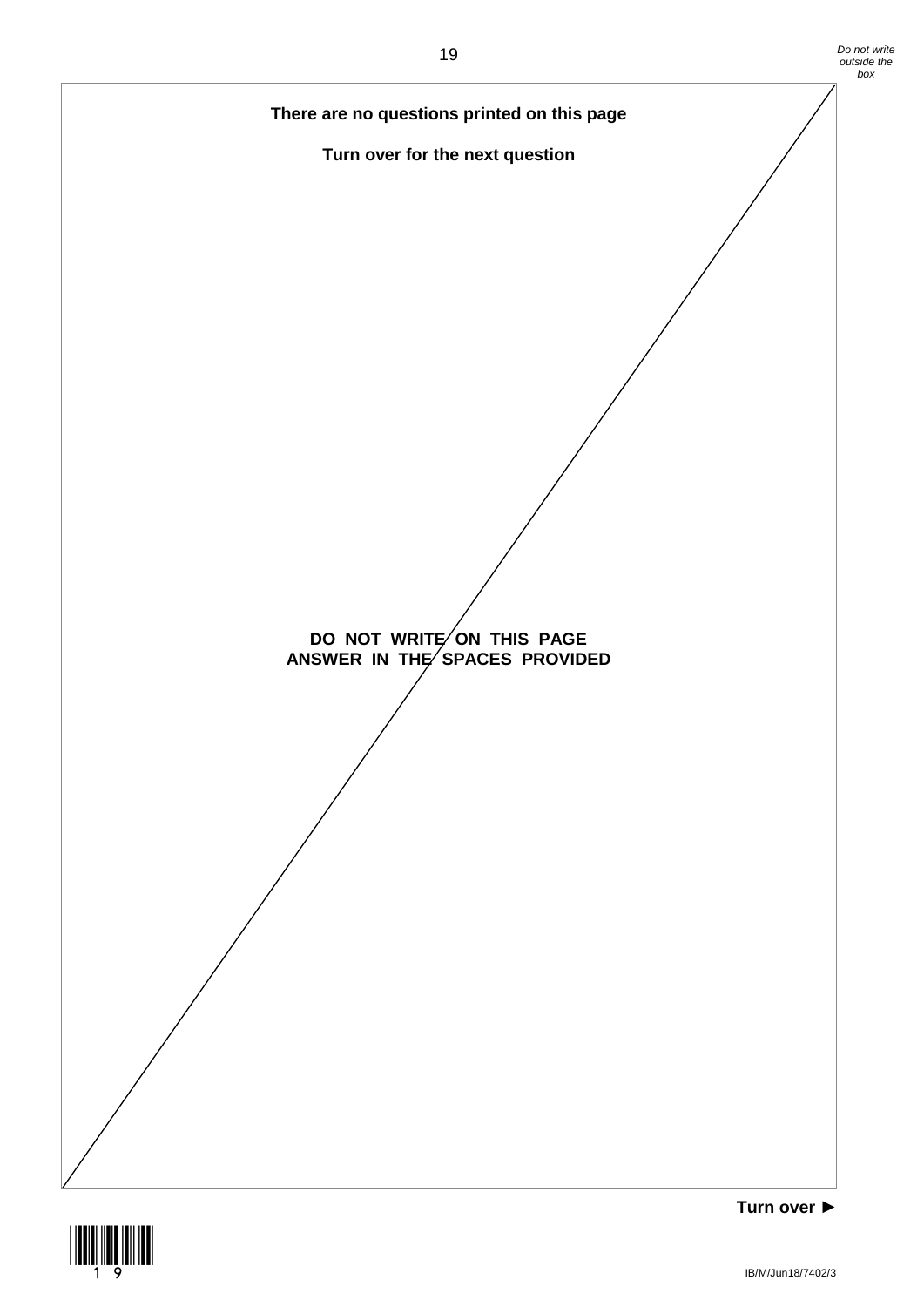| $5\overline{)}$<br>0                             | Scientists investigated the role of a protein called CENP-W in mitosis. Their method<br>involved cell fractionation and ultracentrifugation. |           |
|--------------------------------------------------|----------------------------------------------------------------------------------------------------------------------------------------------|-----------|
| $5$ .<br>$\mathbf 0$<br>$\mathbf 1$              | The scientists began by lysing (breaking open) cells and organelles using a detergent<br>that dissolves lipids in water.                     |           |
|                                                  | Suggest how the detergent releases CENP-W from cells.                                                                                        | [2 marks] |
|                                                  |                                                                                                                                              |           |
|                                                  |                                                                                                                                              |           |
|                                                  |                                                                                                                                              |           |
|                                                  |                                                                                                                                              |           |
| 5 <sup>1</sup><br>$\overline{2}$<br>$\mathbf{0}$ | Explain how ultracentrifugation separates CENP-W from other molecules.                                                                       | [2 marks] |
|                                                  |                                                                                                                                              |           |
|                                                  |                                                                                                                                              |           |
|                                                  |                                                                                                                                              |           |
|                                                  |                                                                                                                                              |           |
|                                                  |                                                                                                                                              |           |

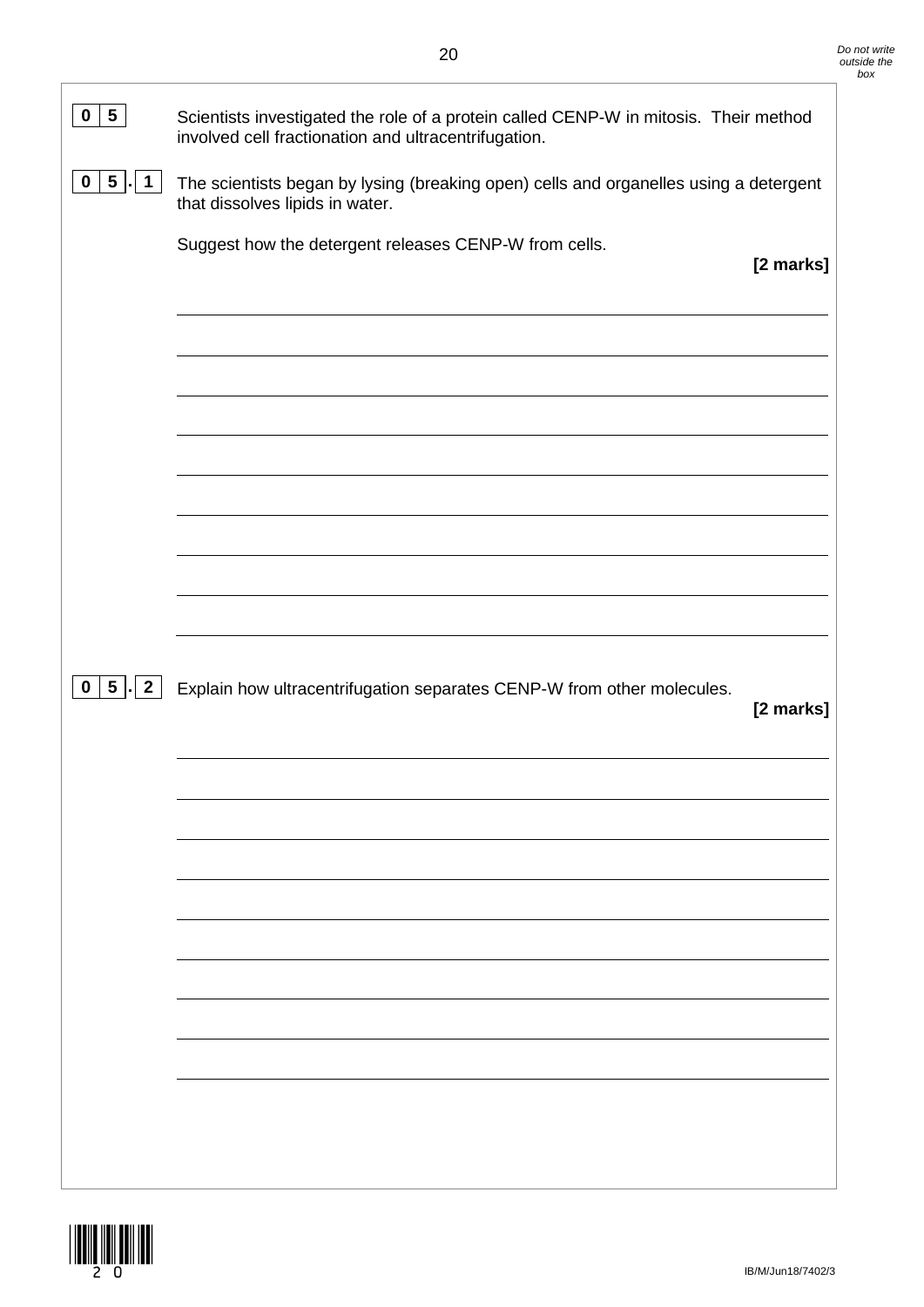## **0 5**  $\cdot$  **3** CENP-W is involved in the formation of spindle fibres in mitosis. Spindle fibres are made of molecules of a protein called tubulin.

The scientists treated cells in a culture with small interfering RNA (siRNA). This siRNA causes RNA interference of expression of the *CENP-W* gene. The scientists took samples of cells at 0, 48 and 72 hours after adding the siRNA. They then used gel electrophoresis to separate CENP-W and tubulin from these samples.



**7**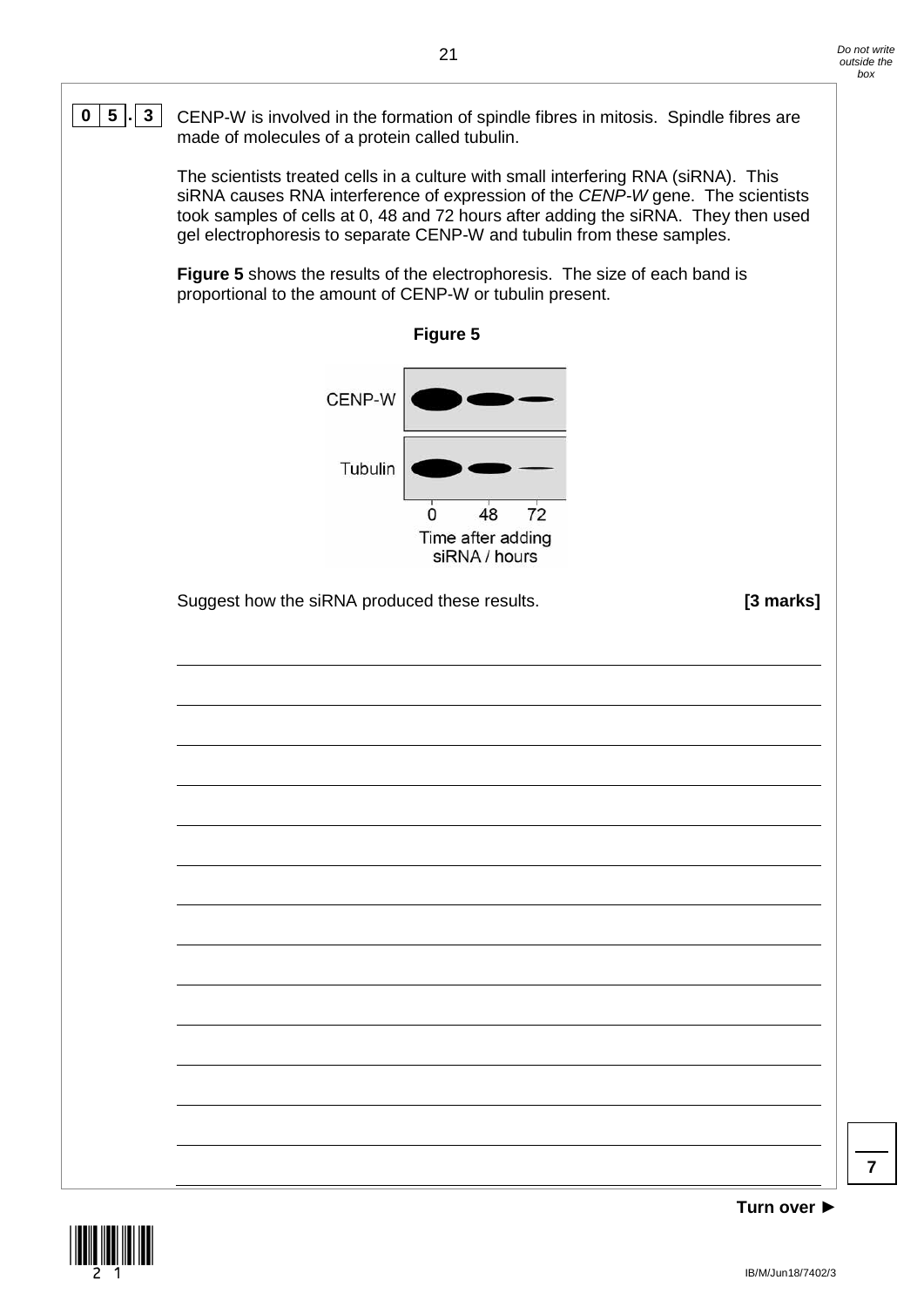**0 6**  $\vert$  **6** Ammonia in soil is oxidised to nitrites and nitrates by species of nitrifying bacteria. Scientists investigated whether two soils with a different pH contained different communities of nitrifying bacteria. These communities consist of all the nitrifying bacteria of different species in each soil. They took samples of soil from two sites, **A**  and **B**. They measured the pH of the samples and found that • the soil from site **A** had a pH of 6.9 • the soil from site **B** had a pH of 4.3 The scientists measured the concentration of ammonia in soil samples over 20 days. Each sample contained the same concentration of ammonia at the start and had the same mass. They recorded the concentration of ammonia in • soil **A** with a pH of 6.9 • soil **B** with a pH of 4.3 • a mixture of equal masses of soils **A** and **B** with its pH adjusted to 6.9 Their results are shown in **Figure 6**. **Figure 6**20 - soil with pH of 6.9 15  $B -$  soil with pH of 4.3 Concentration of ammonia in  $A + B -$  soil mixture with pH adjusted to 6.9 soil /  $\mu$ g g<sup>-1</sup> 10 5 0  $\overline{5}$  $20$  $10$  $15$  $\mathbf{0}$ Time / days

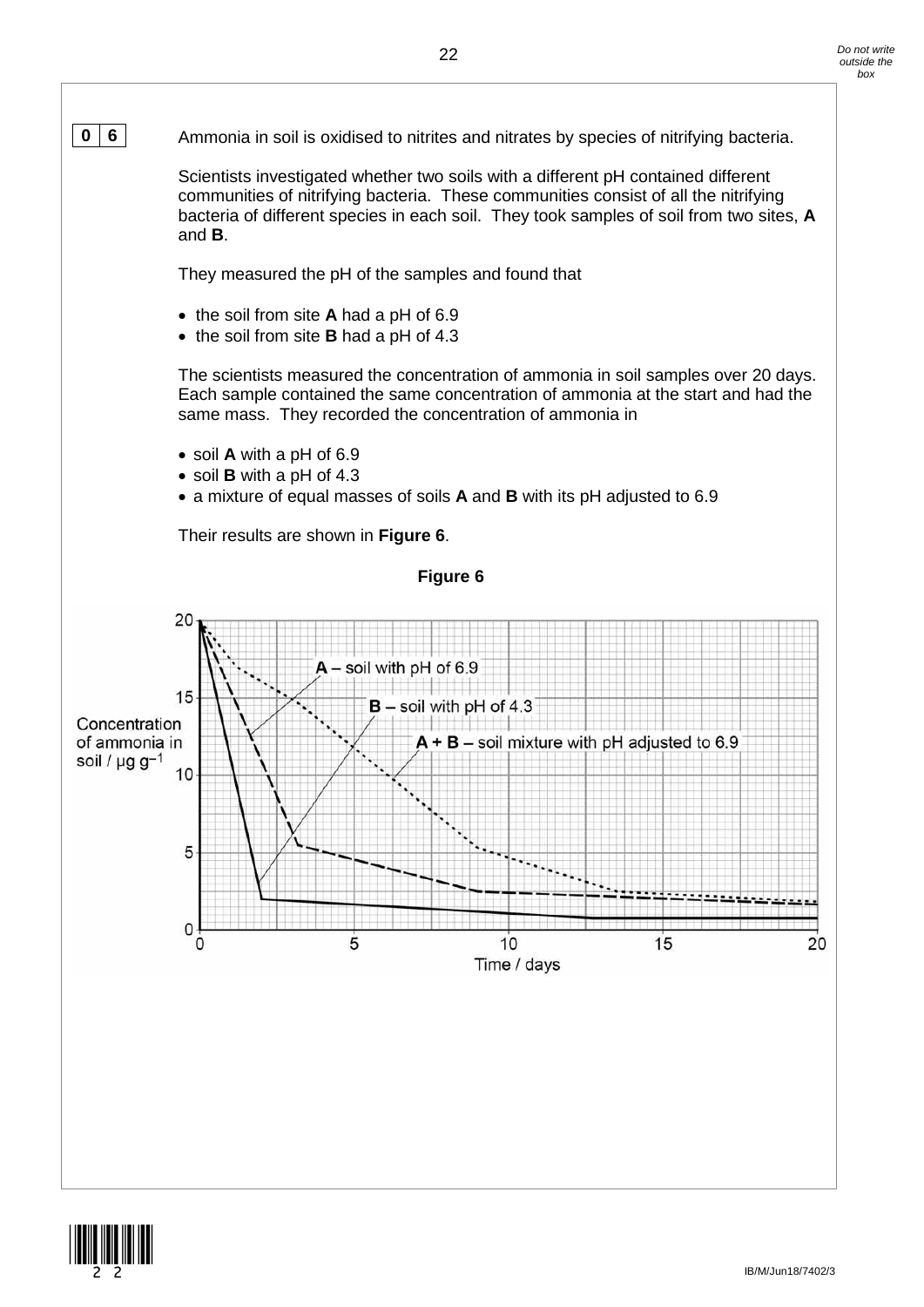| $\mathbf 0$<br>6 <sup>1</sup><br>$\mathbf 1$ | The scientists used units of $\mu$ g g <sup>-1</sup> for the concentration of ammonia in soil.                                                                                                       |           |
|----------------------------------------------|------------------------------------------------------------------------------------------------------------------------------------------------------------------------------------------------------|-----------|
|                                              | Suggest why, in this investigation, the scientists used these units.                                                                                                                                 | [2 marks] |
|                                              | μg<br><u> 1989 - Johann Stoff, fransk kongresu og den større og den større og den som for de større og den s</u><br>,我们也不会有一个人的人,我们也不会有一个人的人,我们也不会有一个人的人。""我们,我们也不会有一个人的人,我们也不会有一个人的人,我们也不会有一个人的人,我们 |           |
|                                              |                                                                                                                                                                                                      |           |
|                                              | the contract of the contract of the contract of the contract of the contract of the contract of the contract of                                                                                      |           |
|                                              |                                                                                                                                                                                                      |           |
|                                              | $g^{-1}$<br><u> 1989 - Johann Barn, fransk politik (d. 1989)</u>                                                                                                                                     |           |
|                                              |                                                                                                                                                                                                      |           |
|                                              |                                                                                                                                                                                                      |           |
|                                              |                                                                                                                                                                                                      |           |
|                                              | <u> 1989 - Johann Stoff, deutscher Stoffen und der Stoffen und der Stoffen und der Stoffen und der Stoffen und der</u>                                                                               |           |
| $6 \mid 2$<br>$\mathbf 0$                    | Calculate the difference in the rate of breakdown of ammonia per day between day 0<br>and day 2 in soil A and soil B.                                                                                |           |
|                                              | Show your working and the units for your answer.                                                                                                                                                     | [2 marks] |
|                                              |                                                                                                                                                                                                      |           |
|                                              |                                                                                                                                                                                                      |           |
|                                              |                                                                                                                                                                                                      |           |
|                                              |                                                                                                                                                                                                      |           |
|                                              |                                                                                                                                                                                                      |           |
|                                              | Difference in rate $=$                                                                                                                                                                               |           |
|                                              |                                                                                                                                                                                                      |           |
|                                              |                                                                                                                                                                                                      |           |
|                                              | Question 6 continues on the next page                                                                                                                                                                |           |
|                                              |                                                                                                                                                                                                      |           |

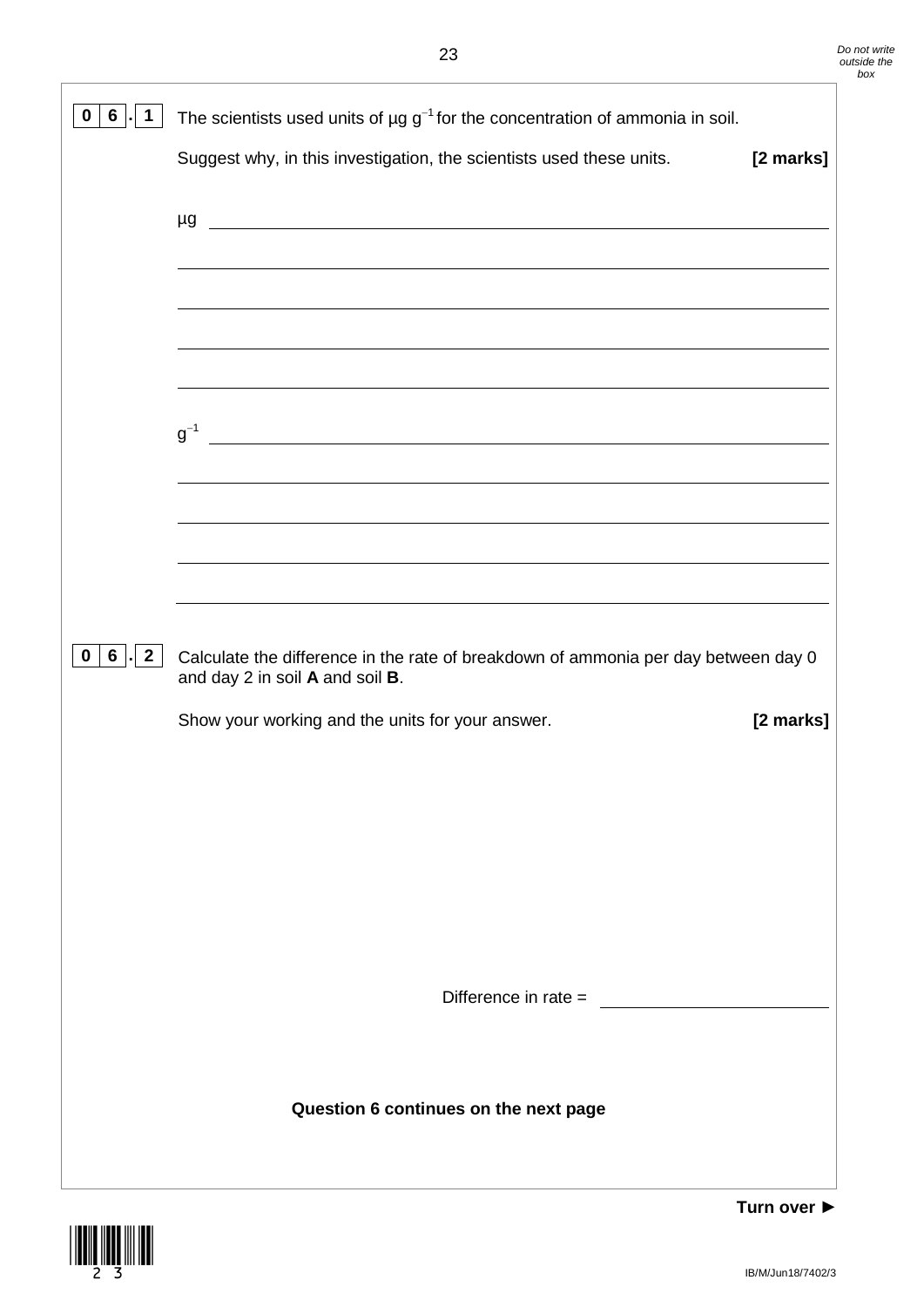| 3<br>6 .<br>$\mathbf 0$ | The scientists concluded that the soil mixture experiment showed there were different<br>communities of bacteria in soils A and B. |  |  |
|-------------------------|------------------------------------------------------------------------------------------------------------------------------------|--|--|
|                         | What evidence from Figure 6 supports their conclusions? Give reasons for your<br>[3 marks]<br>answer.                              |  |  |
|                         |                                                                                                                                    |  |  |
|                         |                                                                                                                                    |  |  |
|                         |                                                                                                                                    |  |  |
|                         |                                                                                                                                    |  |  |
|                         |                                                                                                                                    |  |  |
|                         |                                                                                                                                    |  |  |
|                         |                                                                                                                                    |  |  |
|                         |                                                                                                                                    |  |  |
|                         |                                                                                                                                    |  |  |
|                         |                                                                                                                                    |  |  |
|                         |                                                                                                                                    |  |  |
|                         |                                                                                                                                    |  |  |
|                         |                                                                                                                                    |  |  |
|                         |                                                                                                                                    |  |  |
|                         |                                                                                                                                    |  |  |

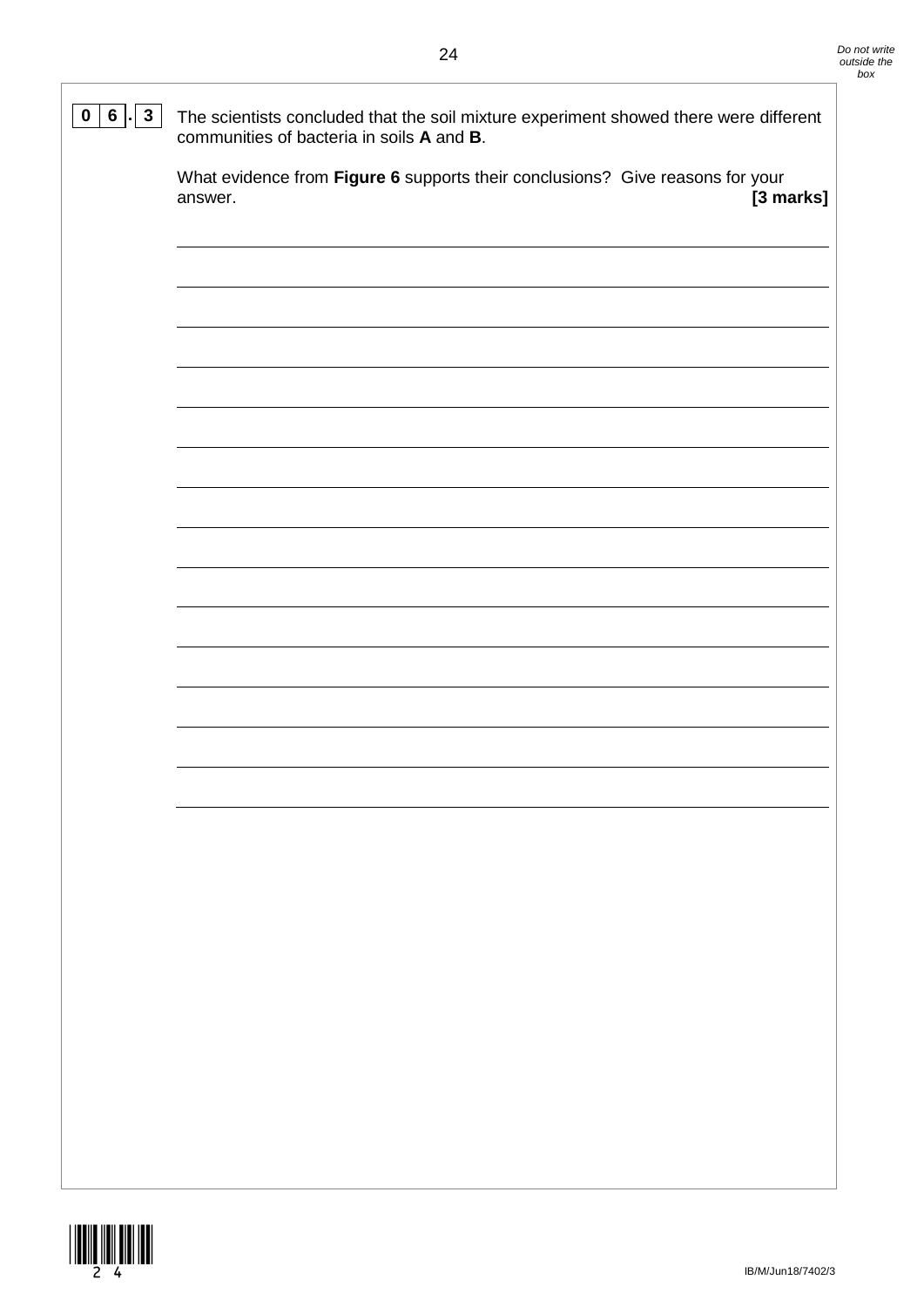



IB/M/Jun18/7402/3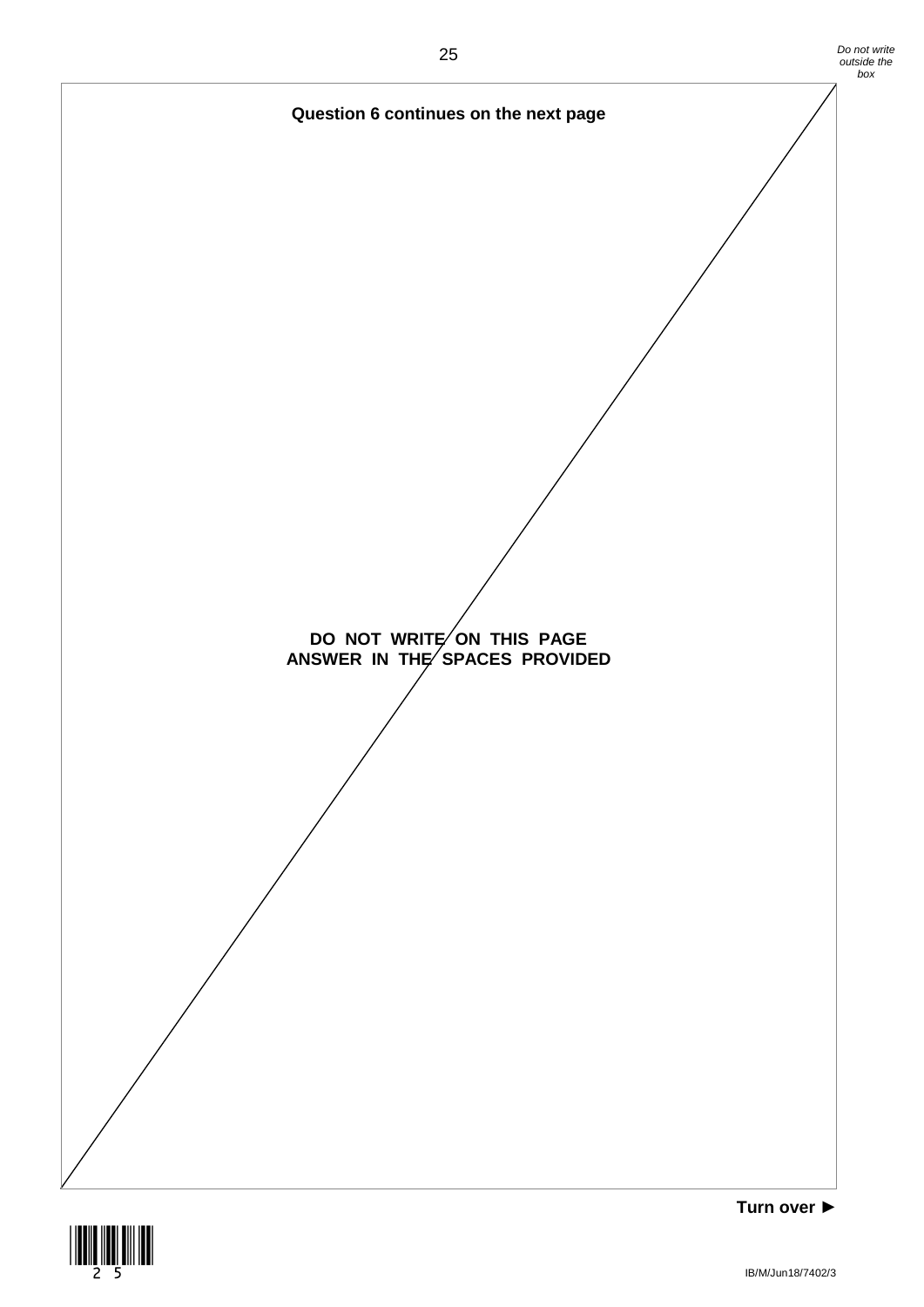The oxidation of ammonia by nitrifying bacteria involves the enzyme ammonia monooxygenase. Each species of nitrifying bacteria has its own specific *amoA* gene that codes for production of ammonia monooxygenase.

In a second investigation, the scientists determined the expression of the *amoA* gene in two species of bacteria, **S** and **T**. Species **S** was from acid soil and species **T** was from soil with a neutral pH.

The scientists grew cultures of each species separately in soils of different pH. They determined the amount of mRNA from the *amoA* gene in each culture.



Their results are shown in **Figure 7**.

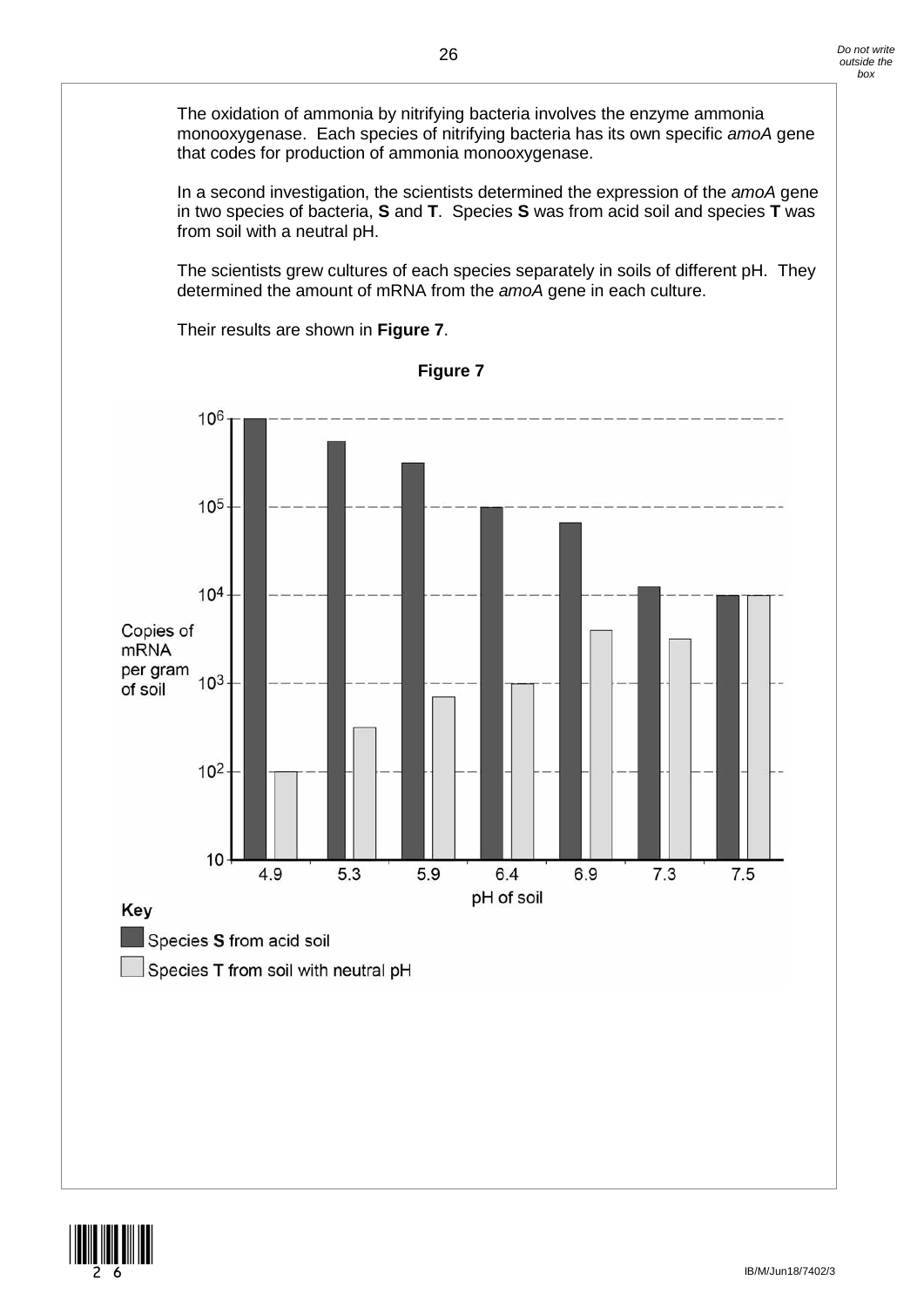

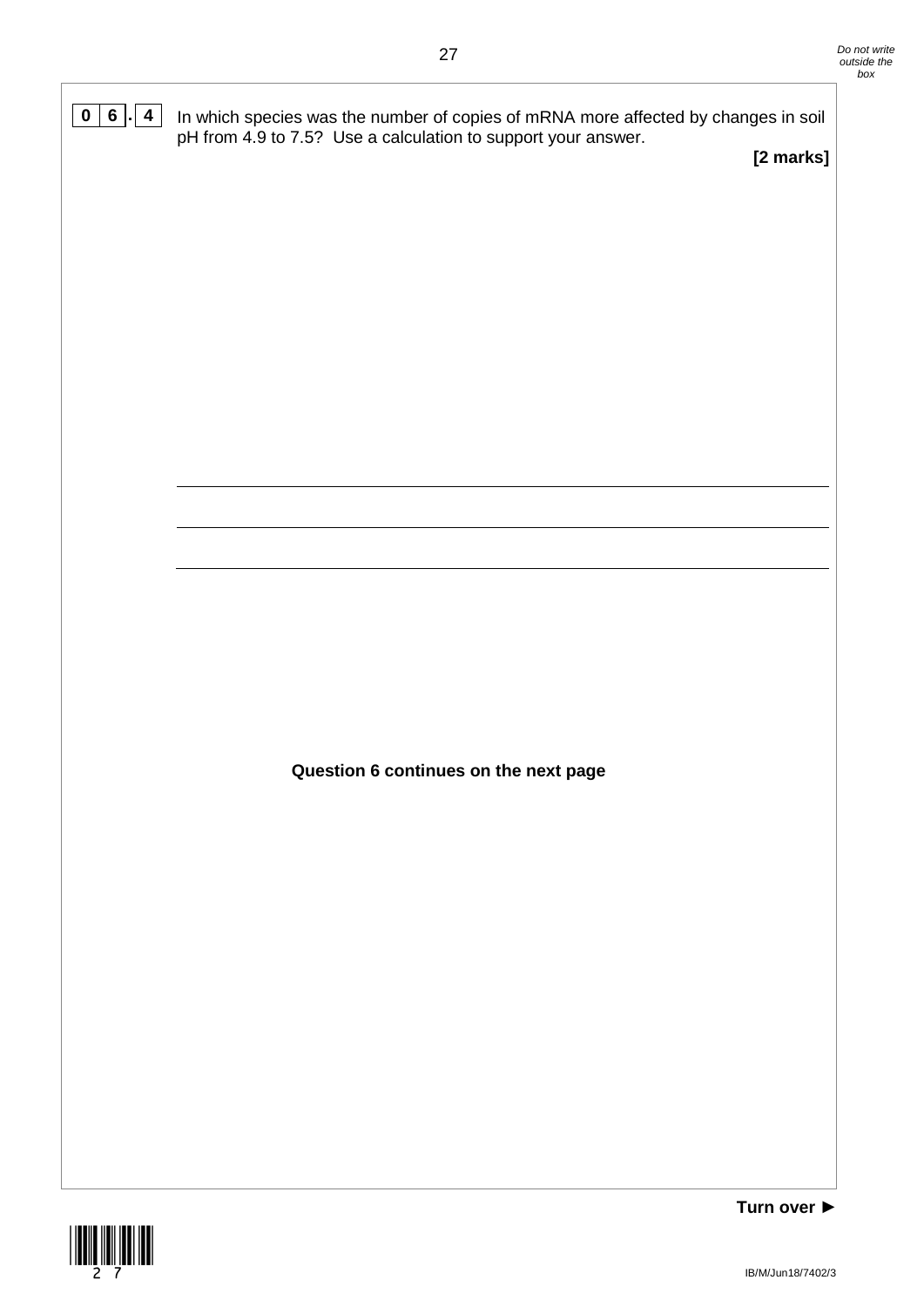**0 6 . 5** This method allowed the scientists to estimate the expression of the *amoA* gene in each culture but not the growth of the bacterial population in each culture. Explain why. **[4 marks]**

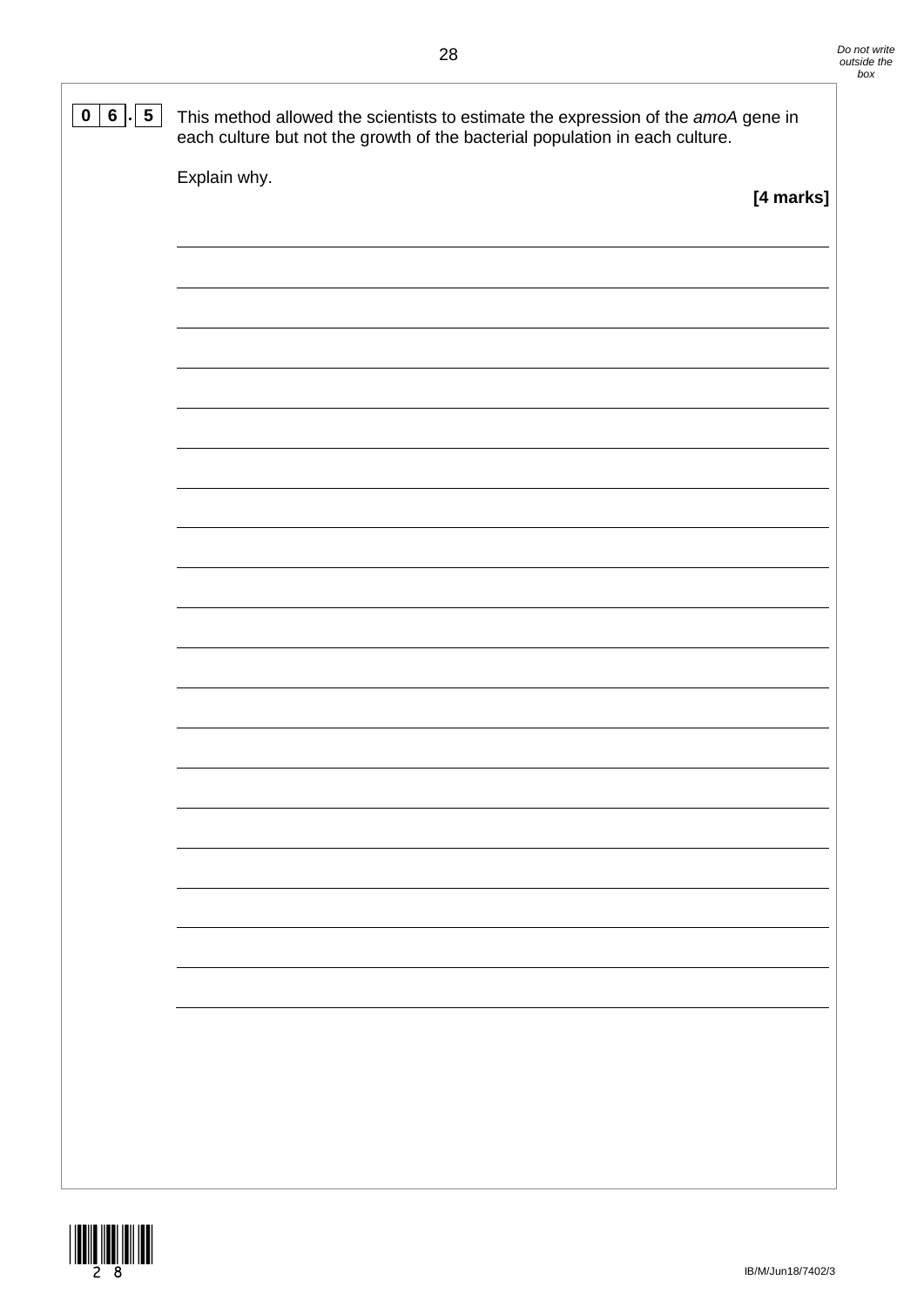



IB/M/Jun18/7402/3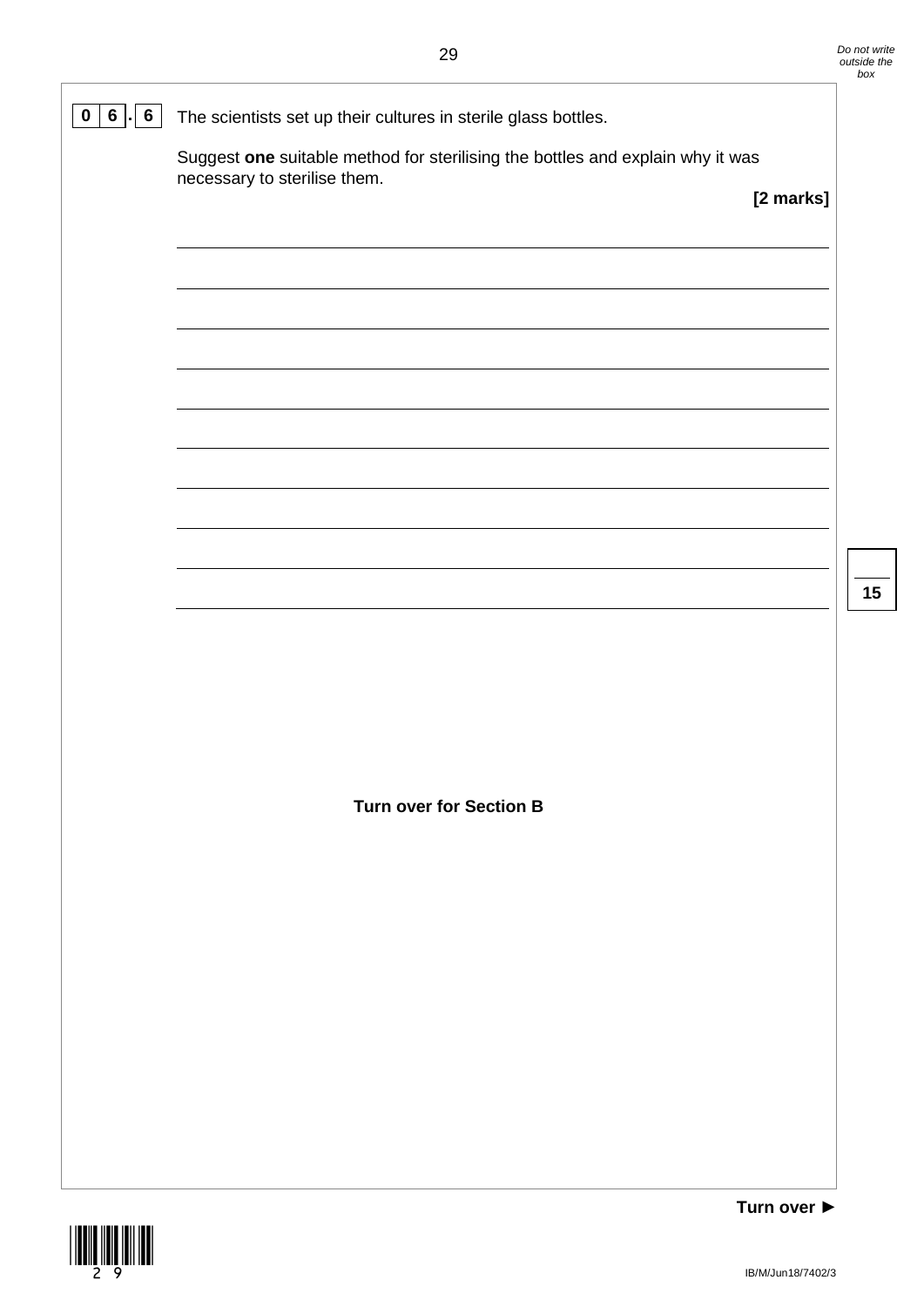|                                                        | <b>Section B</b>                                                               |            |
|--------------------------------------------------------|--------------------------------------------------------------------------------|------------|
|                                                        | Answer one question.                                                           |            |
|                                                        | You are advised to spend no more than 45 minutes on this section.              |            |
| $\overline{7}$<br>$\mathbf 0$                          | Write an essay on one of the topics below.<br><b>EITHER</b>                    |            |
| $\mathbf 0$<br>$\overline{7}$<br>$\mathbf 1$           | The importance of the control of movement in cells and organisms.<br><b>OR</b> | [25 marks] |
| $\mathbf{2}$<br>$\mathbf 0$<br>$\overline{\mathbf{7}}$ | The importance of interactions between cells and between organisms.            | [25 marks] |
|                                                        |                                                                                |            |
|                                                        |                                                                                |            |
|                                                        |                                                                                |            |
|                                                        |                                                                                |            |
|                                                        |                                                                                |            |
|                                                        |                                                                                |            |
|                                                        |                                                                                |            |

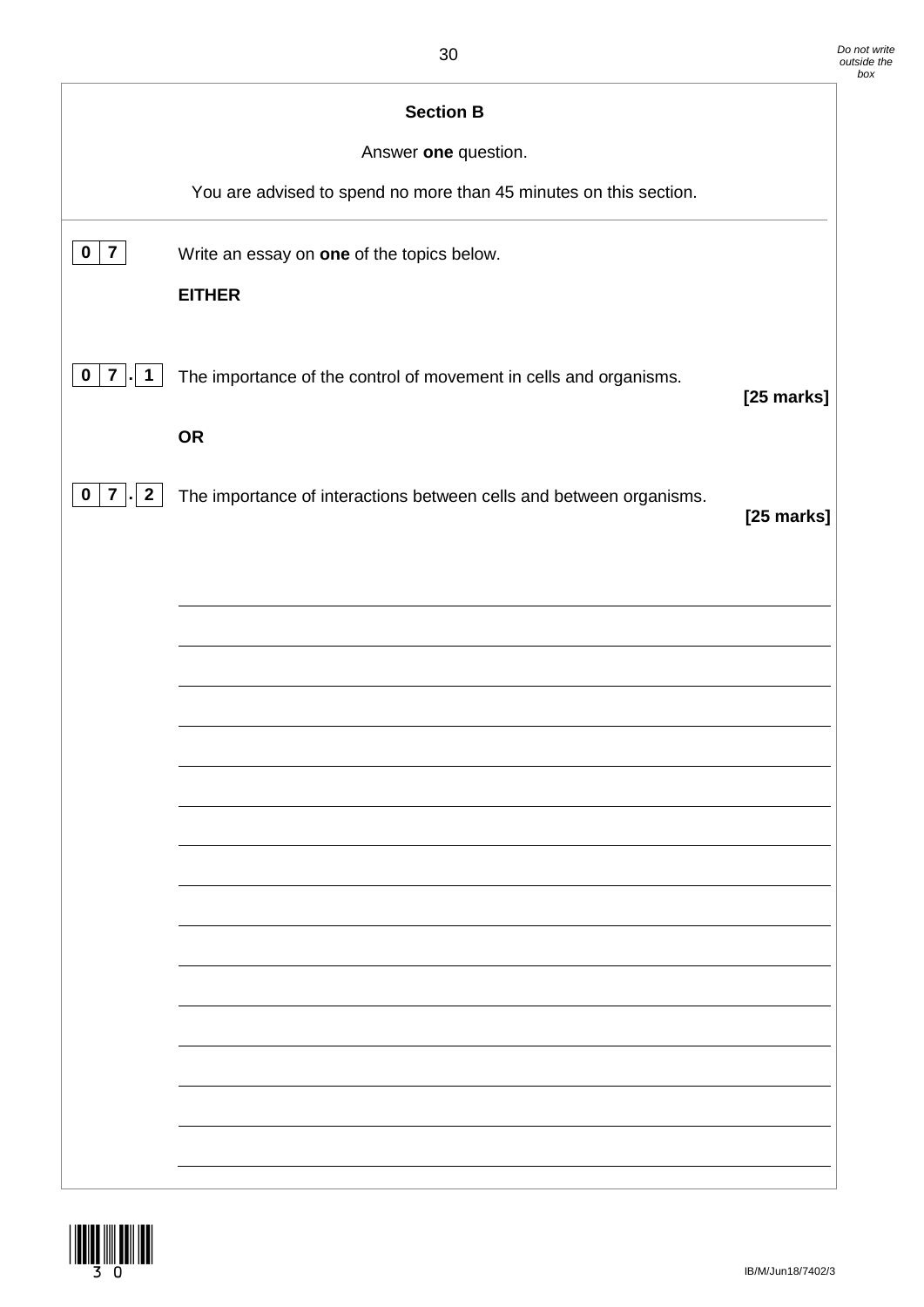

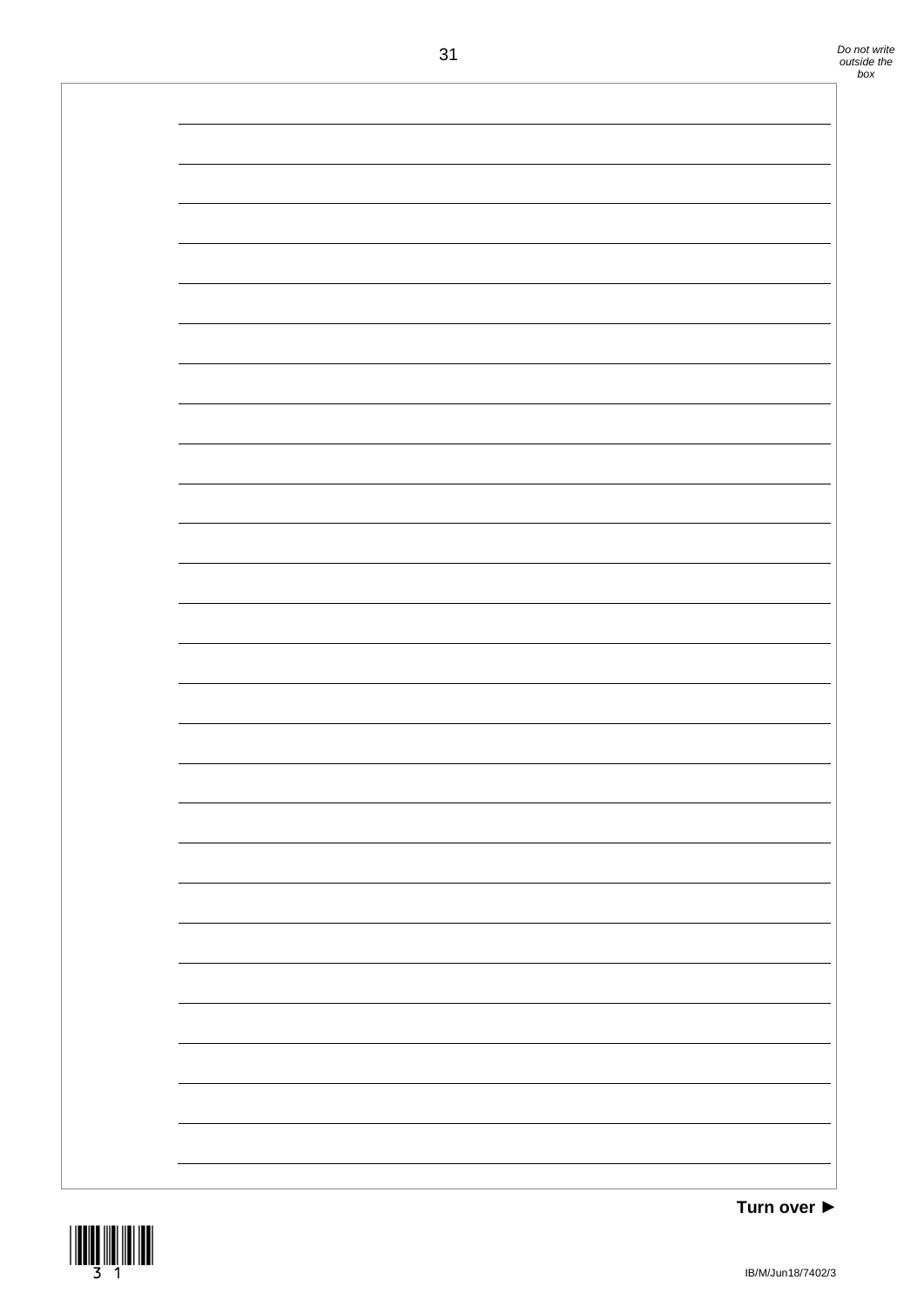

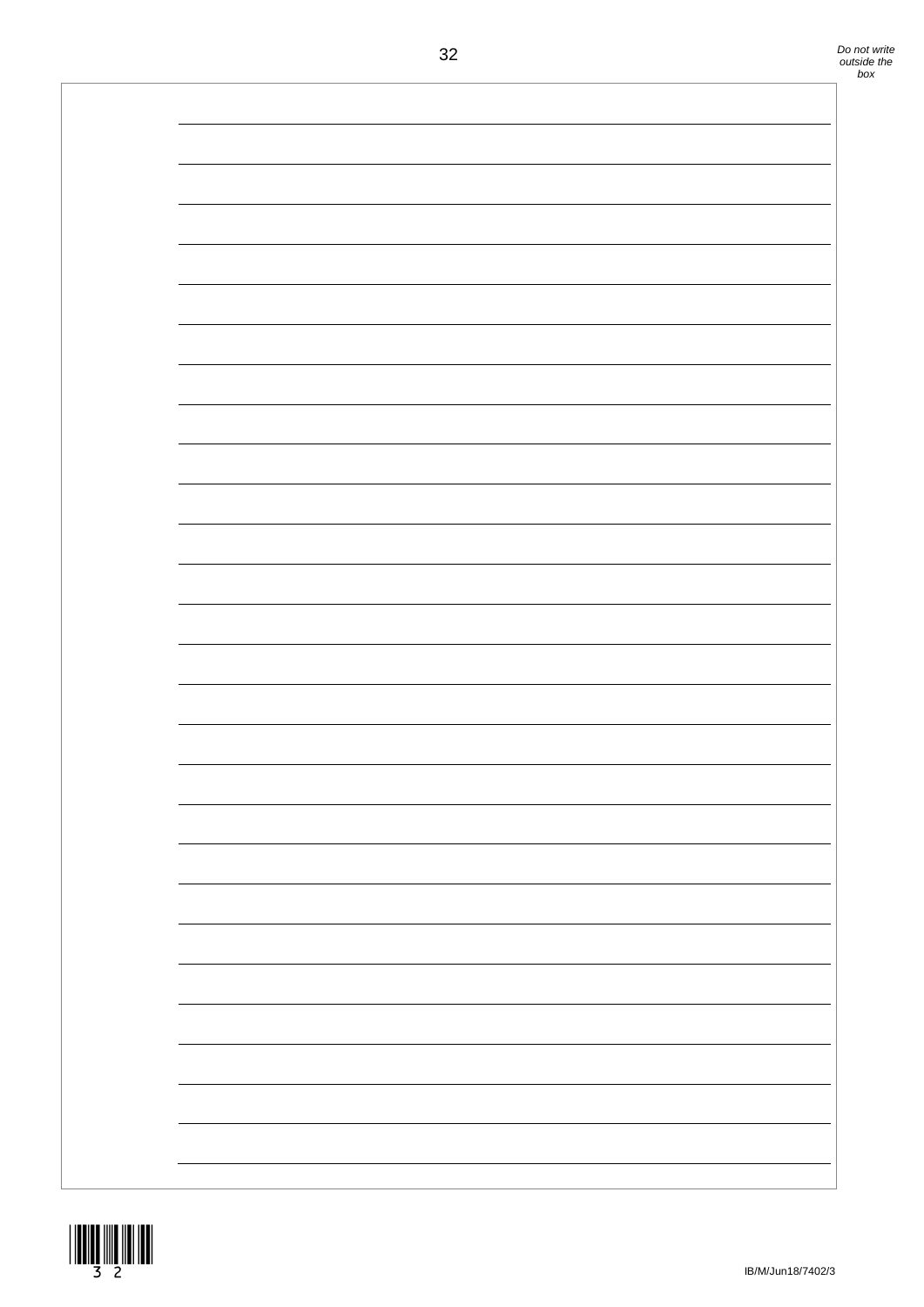



IB/M/Jun18/7402/3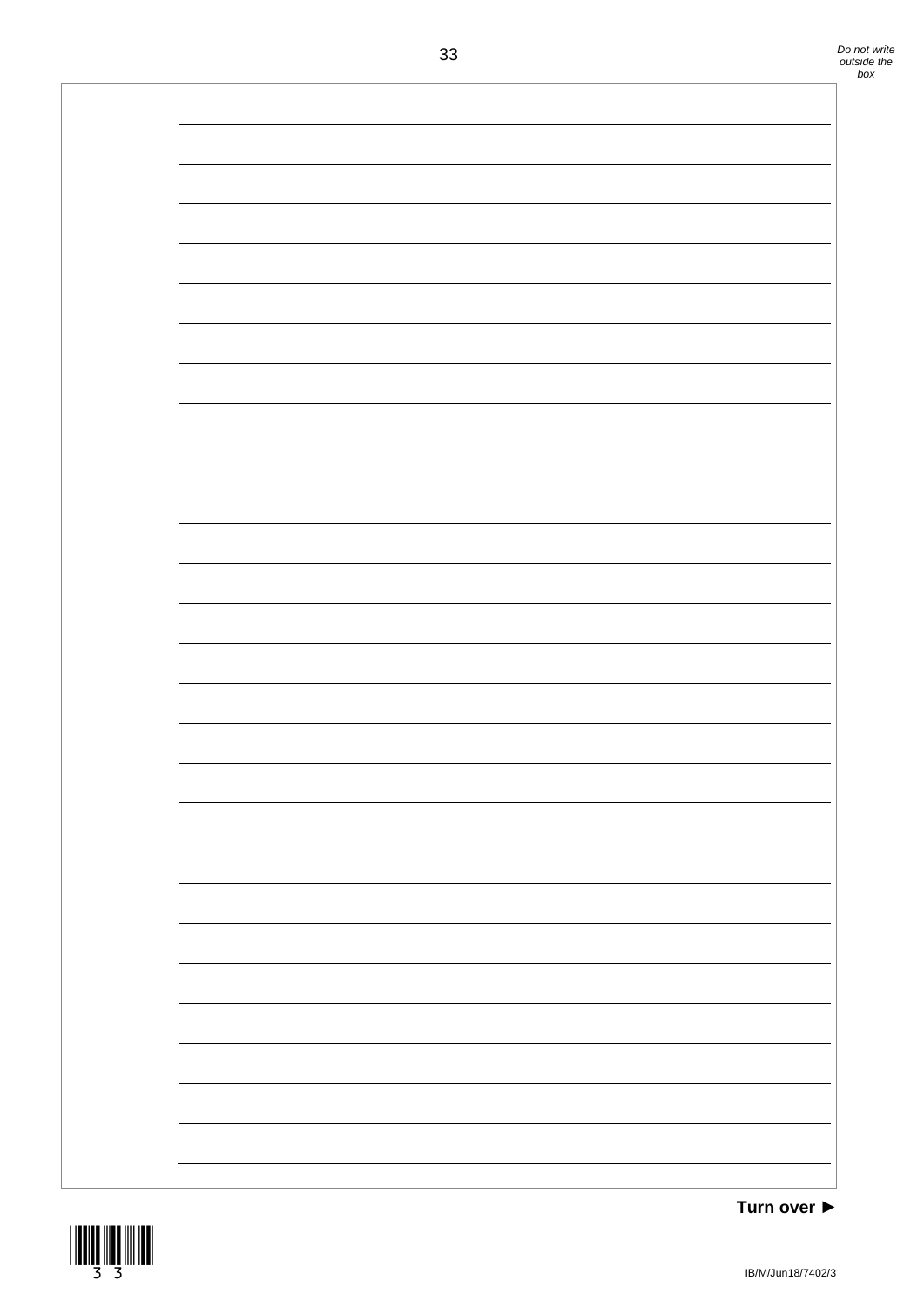

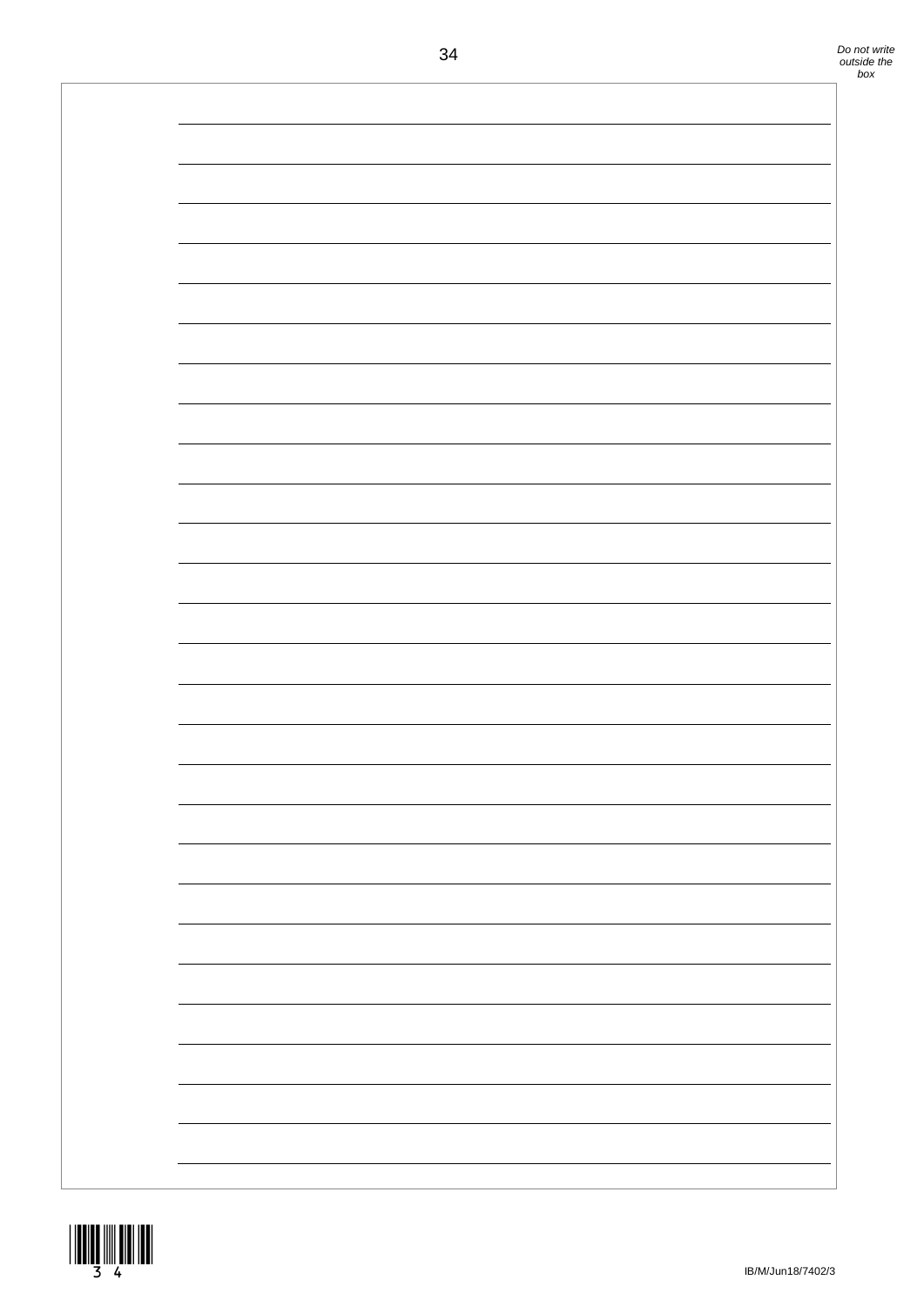



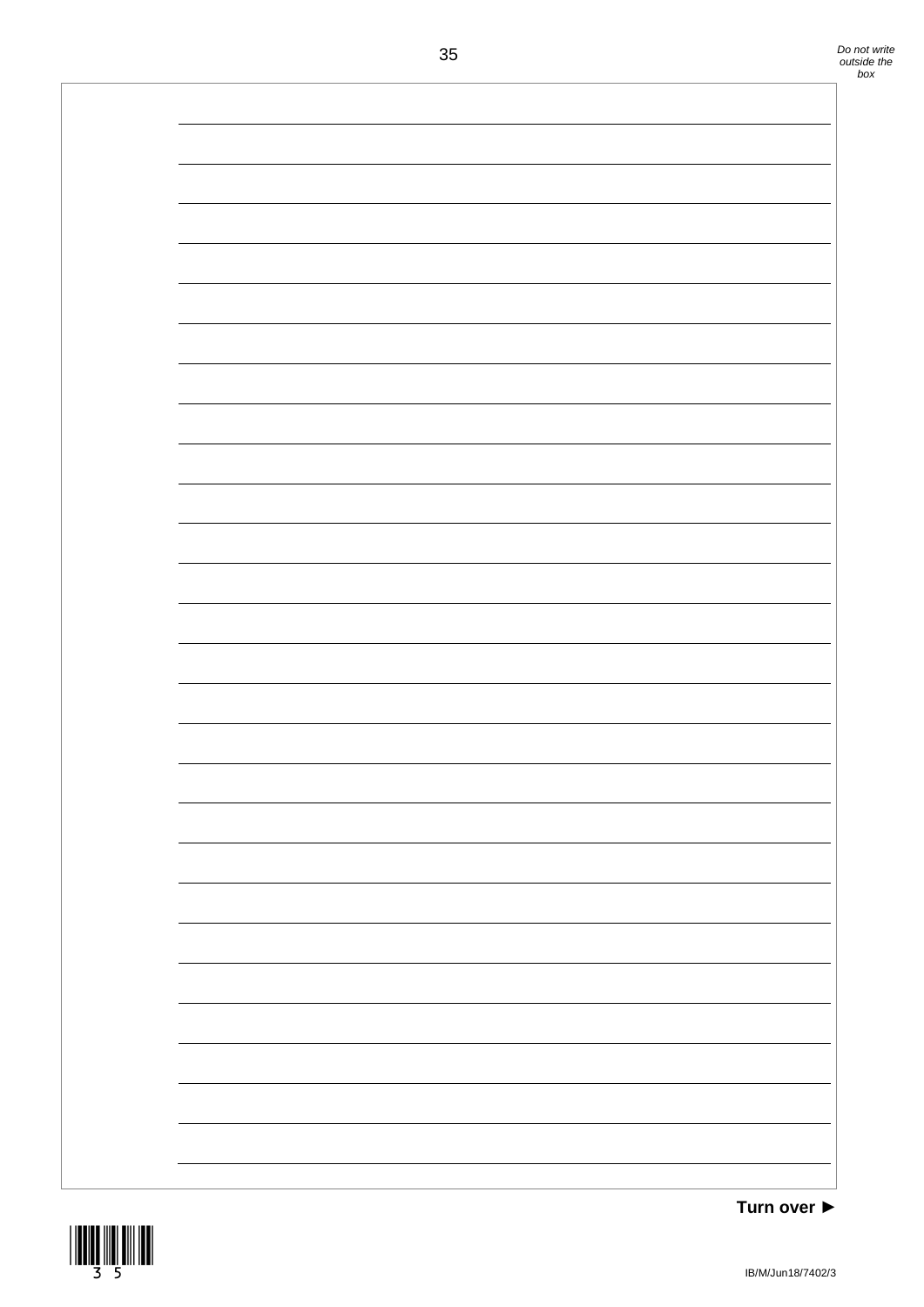

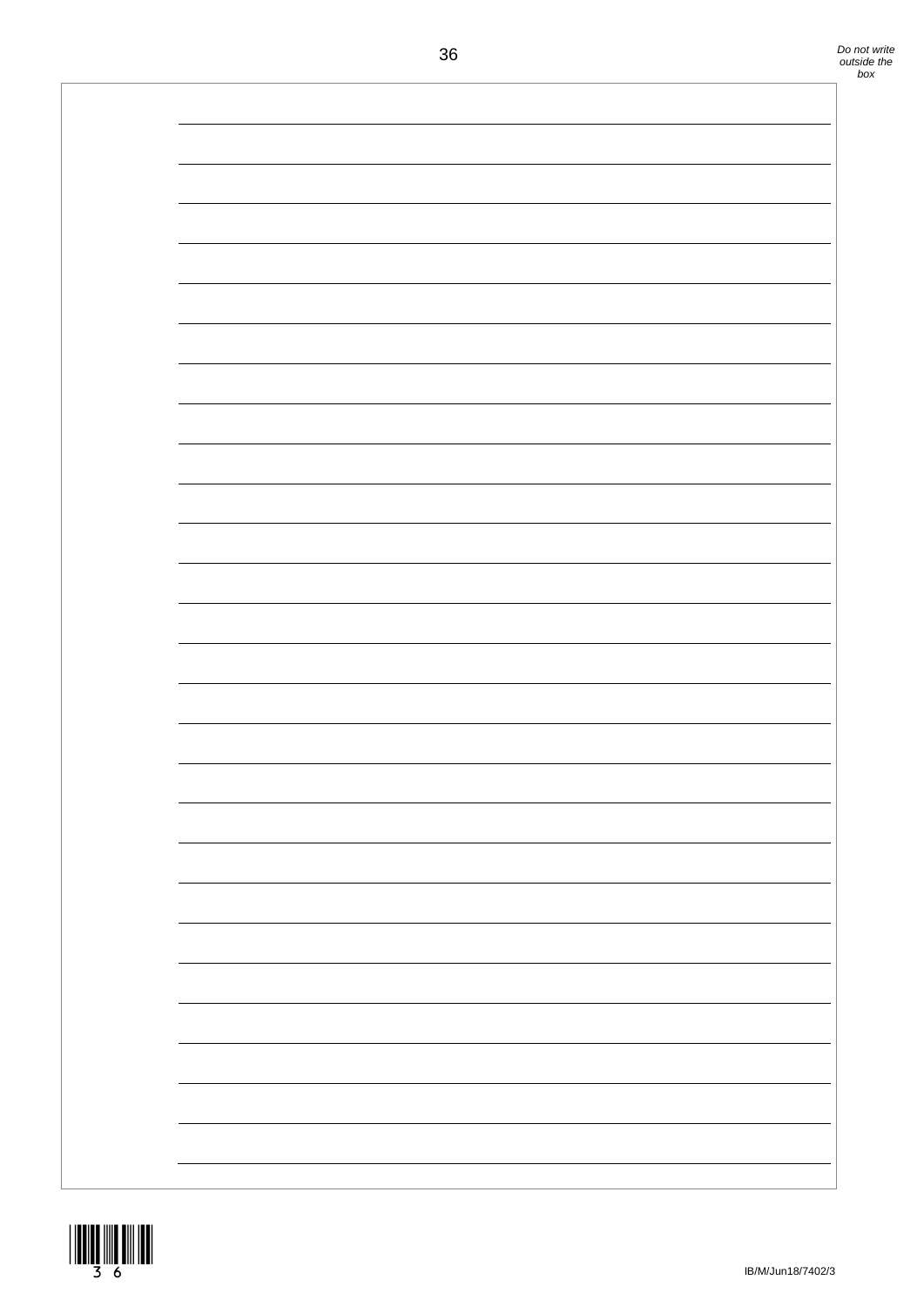



IB/M/Jun18/7402/3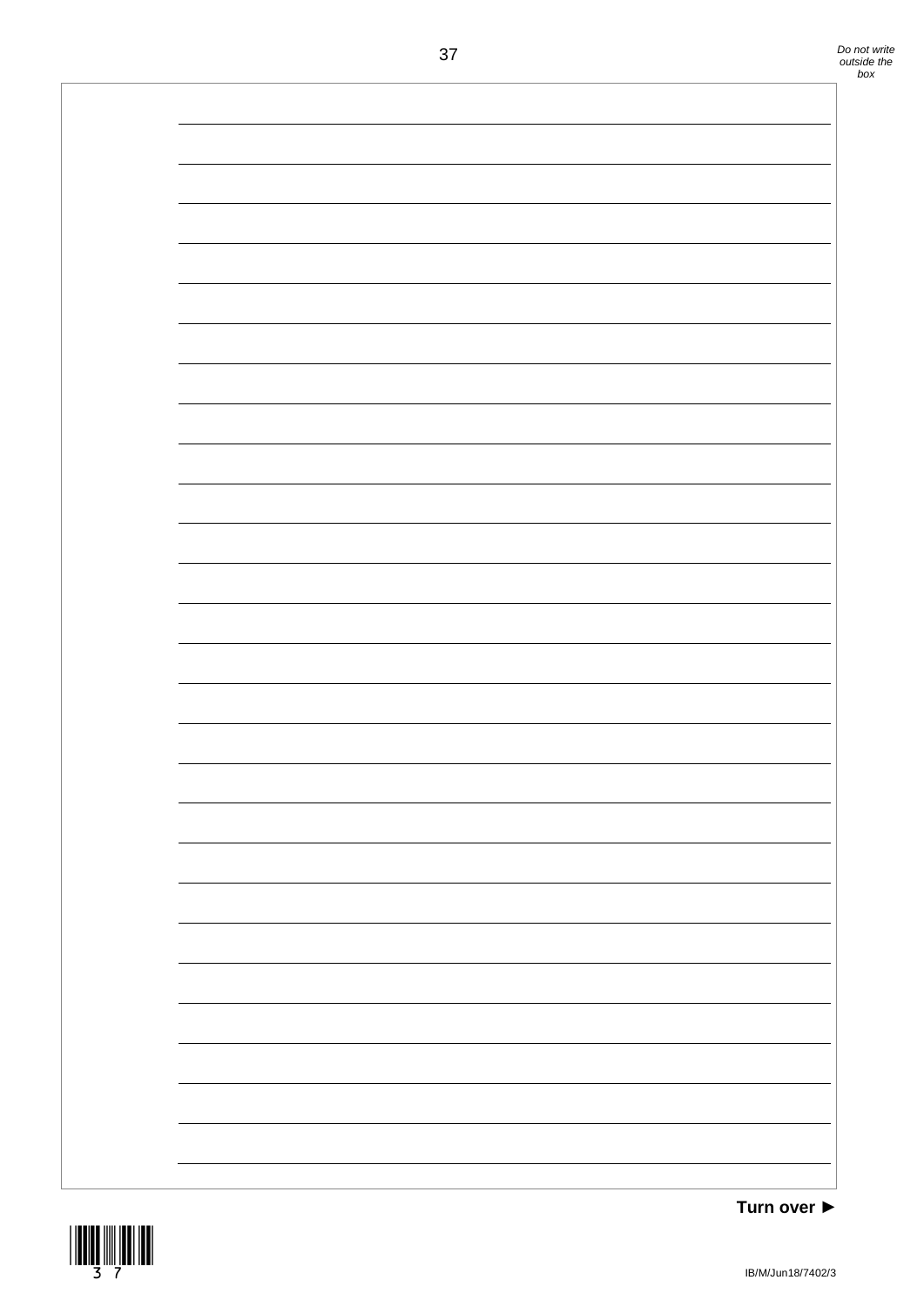

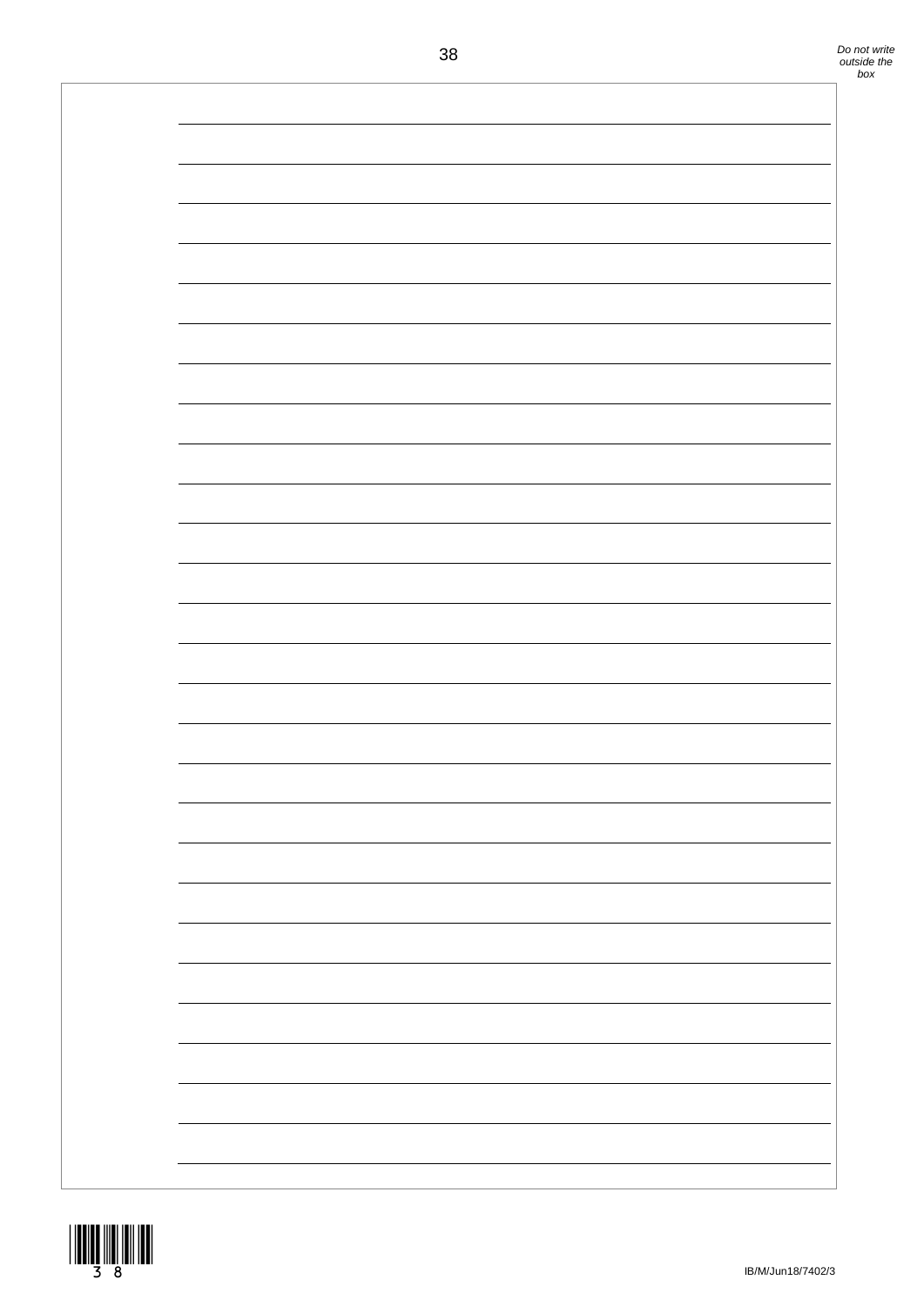



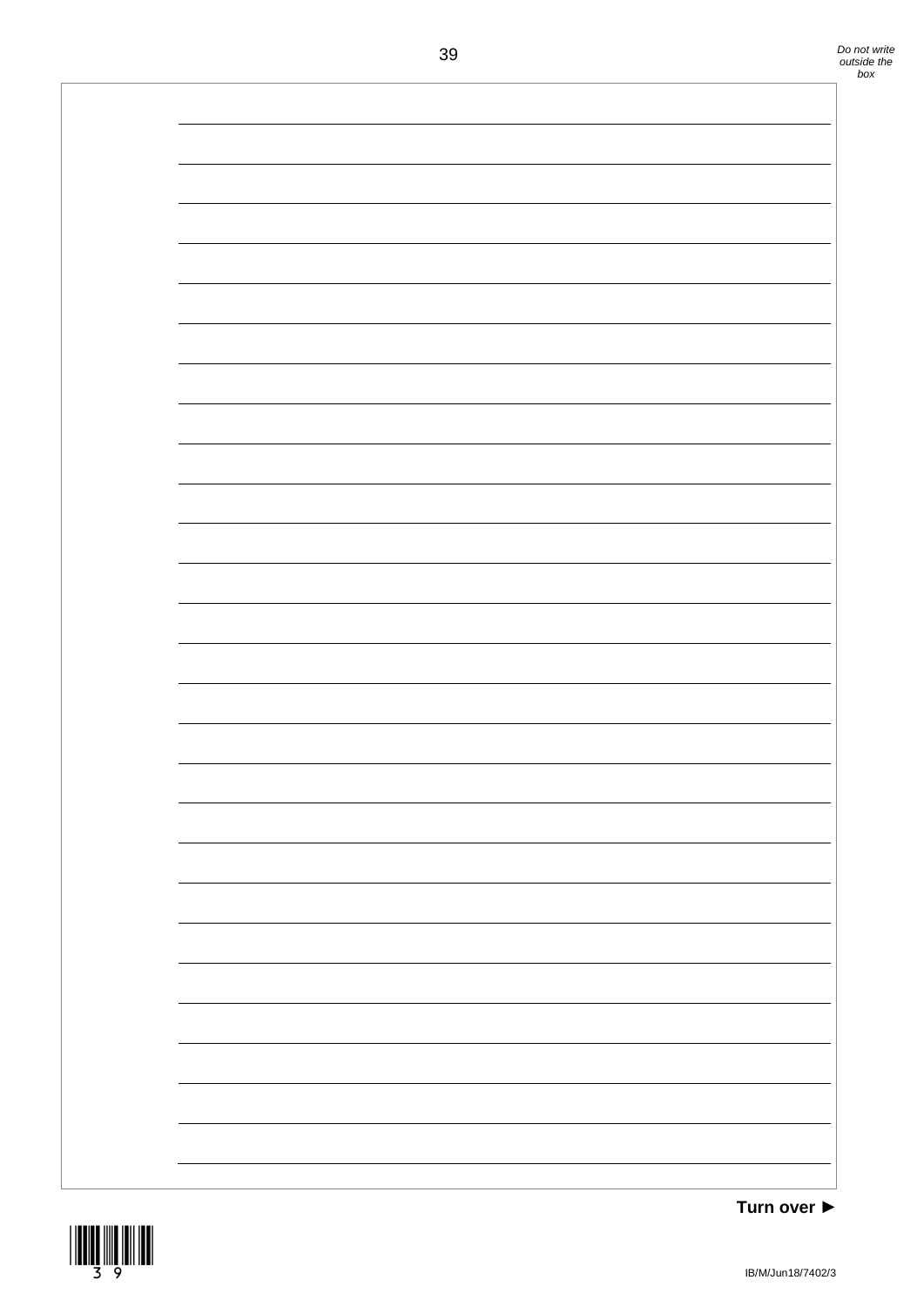

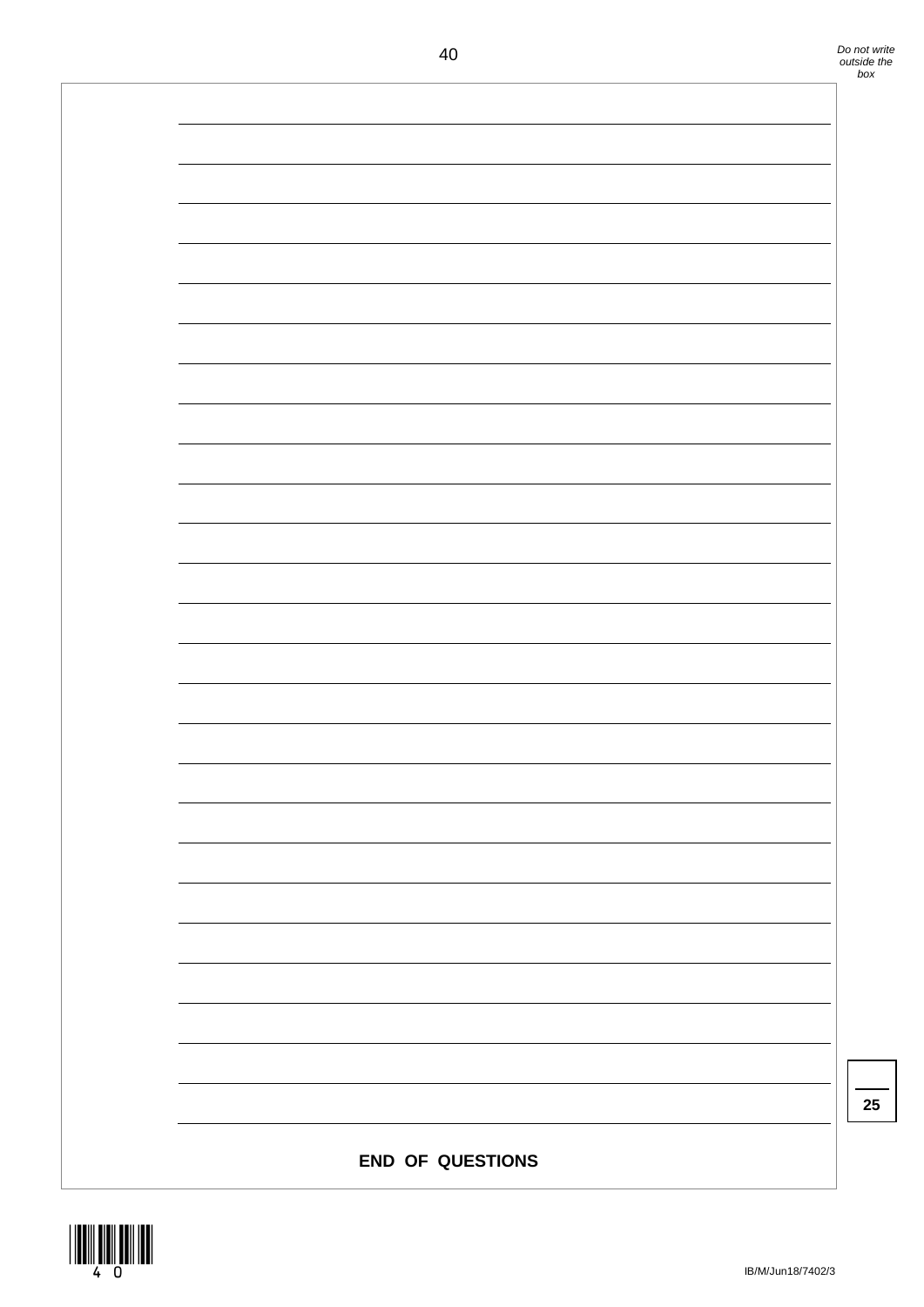

![](_page_40_Picture_2.jpeg)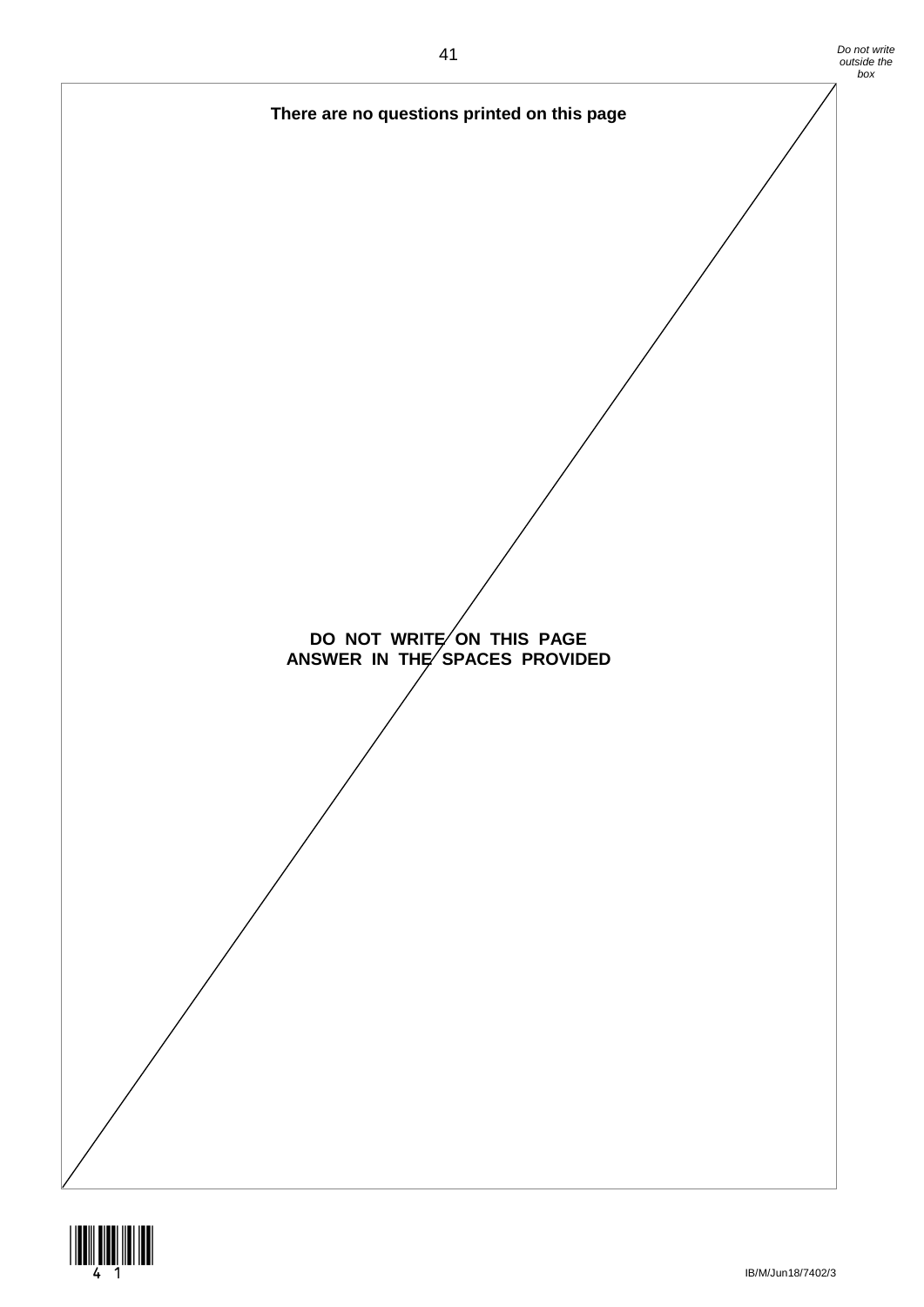![](_page_41_Figure_1.jpeg)

![](_page_41_Picture_2.jpeg)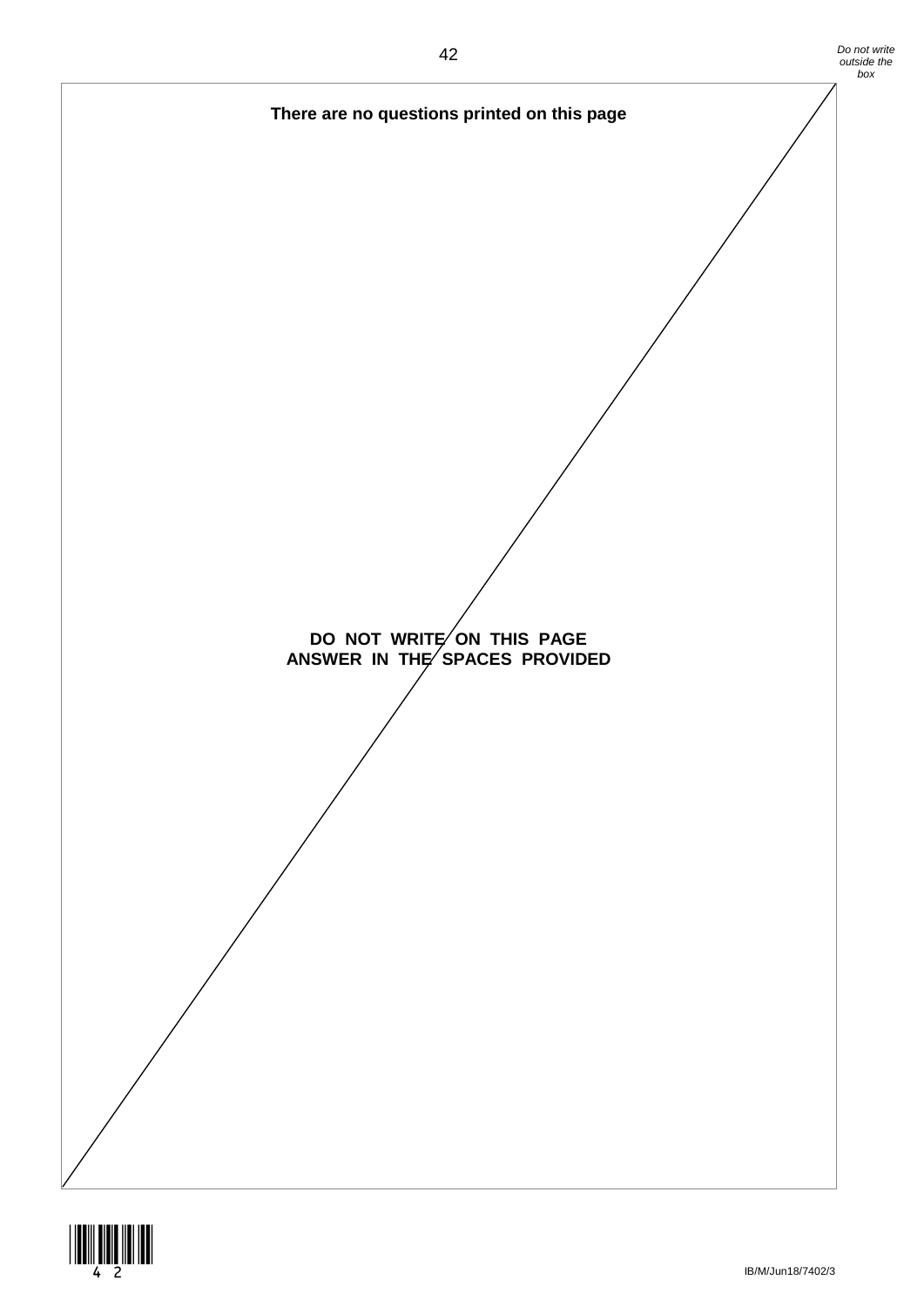![](_page_42_Figure_1.jpeg)

![](_page_42_Picture_2.jpeg)